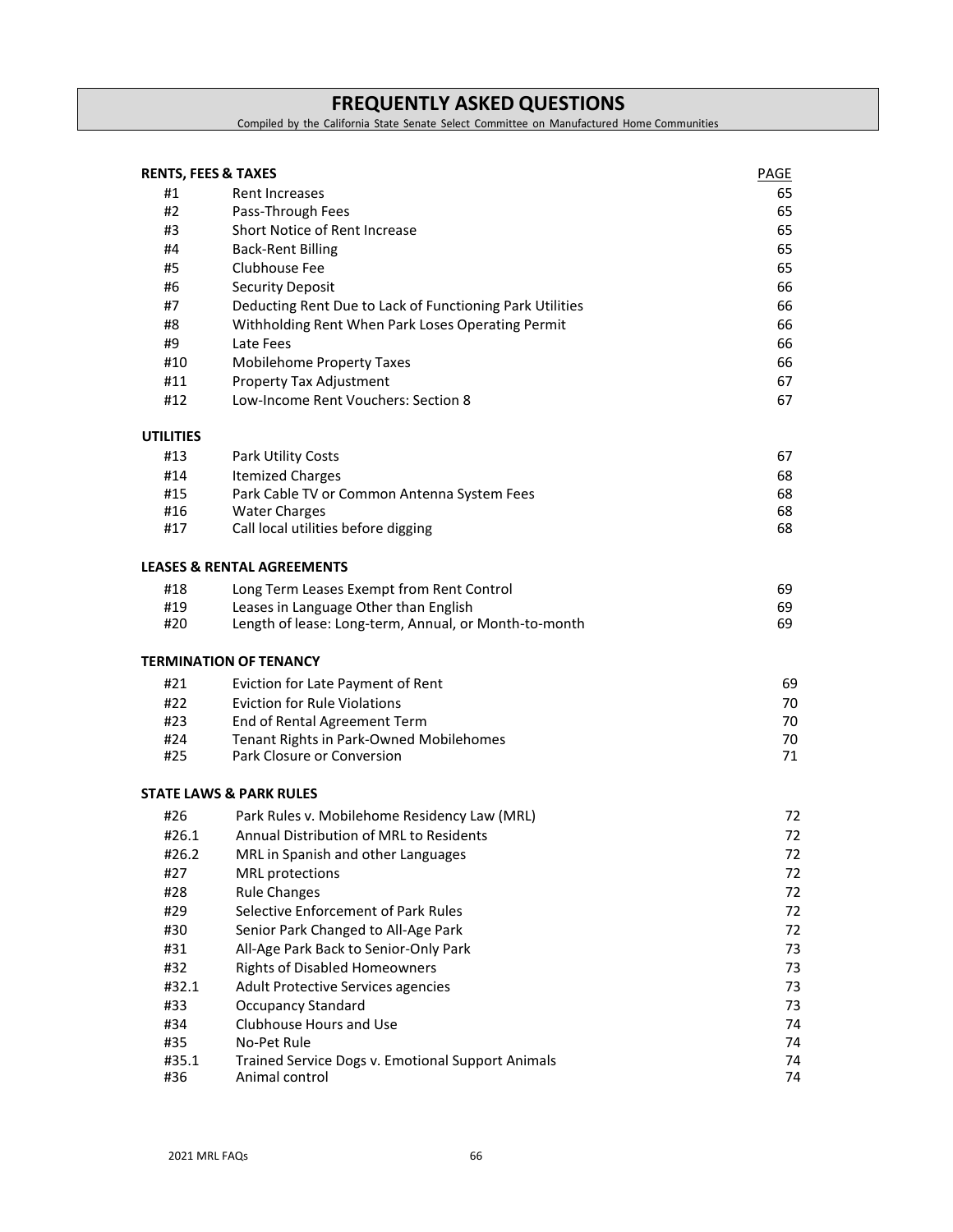| #37 | Parking Restrictions and Towing                         | 75. |
|-----|---------------------------------------------------------|-----|
| #38 | Subletting                                              | 75. |
| #39 | RVs in Mobilehome Parks                                 | 75. |
| #40 | Caregiver Residency in the Park after Homeowner's Death | 75. |

## **PARK MAINTENANCE, INSPECTIONS & SERVICES**

| #41 | <b>Failure to Maintain the Park</b>                         | 76 |
|-----|-------------------------------------------------------------|----|
| #42 | Mobilehome Park Inspection Program                          | 76 |
| #43 | Code Enforcement Agency                                     | 76 |
| #44 | Title 25: State of California Health and Safety Regulations | 76 |
| #45 | Combustible Storage and Trash                               | 76 |
| #46 | <b>Reduction of Park Services</b>                           | 77 |
| #47 | Lot Lines                                                   | 77 |
| #48 | Trees and Driveways                                         | 77 |
| #49 | Responsibility for Pre-Existing Code Violations             | 77 |
| #50 | Permit for Remodeling the Mobilehome                        | 77 |
| #51 | Home Rehabilitation Assistance                              | 78 |

#### **RESIDENT-OWNED PARKS**

| #52 | Park Condo-Conversion to Resident Ownership               | 78  |
|-----|-----------------------------------------------------------|-----|
| #53 | Residents' Right of First Refusal to Buy Park             | 78  |
| #54 | Laws Applicable to Resident-Owned Parks                   | 79  |
| #55 | Stock Cooperatives and the Davis-Stirling Act             | 79  |
| #56 | Secretary of State: Researching Original Filing Documents | 79. |
| #57 | Disputes, Violations and Enforcement                      | 80  |

## **PARK OWNERS & MANAGERS**

| 80 |
|----|
| 80 |
| 80 |
| 80 |
| 80 |
|    |

## **HOME SALES, RESALES, TRANSFERS & TITLES**

| #63   | Selling Home In-Place in Park                                | 81 |
|-------|--------------------------------------------------------------|----|
| #63.1 | Selling mobilehomes: Realtor's License and Clean Titles      | 81 |
| #64   | Resale of a Park Model in the Park                           | 81 |
| #65   | Prospective Buyers Subject to Income Requirements            | 81 |
| #66   | Rights of Heirs Inheriting Mobilehomes                       | 82 |
| #67   | Adding or Changing Name on Title of Home                     | 82 |
| #68   | Replacing a Lost or Never-Received Title                     | 82 |
| #69   | Resale Disclosure                                            | 82 |
| #70   | Homeowner May Be Required to Sell Home to the Park on Resale | 82 |
| #71   | New Home Defects and Warranties                              | 83 |
|       |                                                              |    |

## **RESOURCES FROM NEW LEGISLATION**

| #72 | New Enforcement Agency for Mobilehome Residency Law Violations | 83 |
|-----|----------------------------------------------------------------|----|
|-----|----------------------------------------------------------------|----|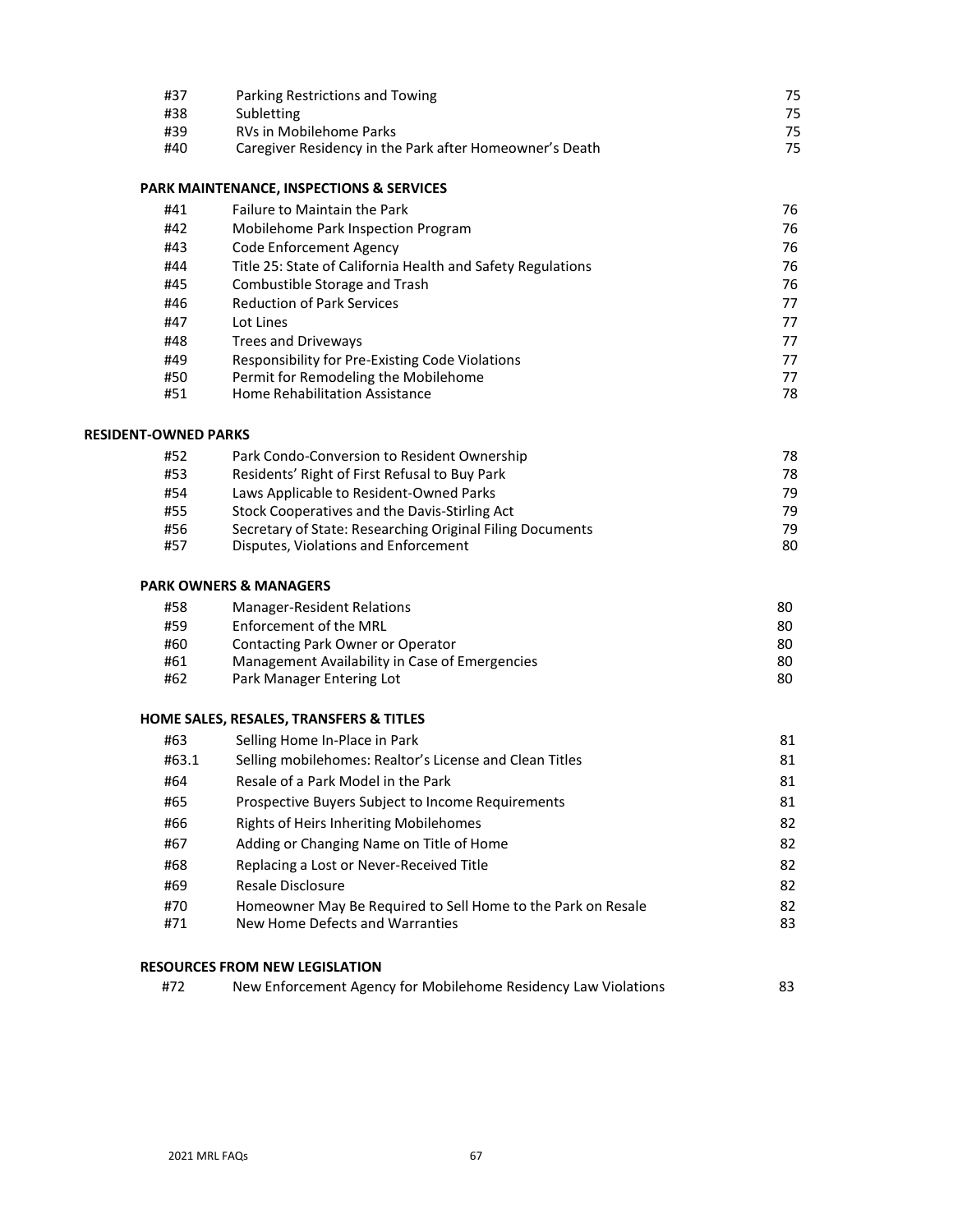## #1 **Does state law regulate the amount of rent increases in mobilehome parks?**

No, state law does not regulate the amount of a rent increase in a mobilehome park. Rent stabilization is a "local control issue". The MRL does require a park to give residents a 90-day advance written notice of a rent increase (Civil Code §798.30). If residents are on a long-term lease, the lease will govern the percentage and frequency of rent increases, with increases not less than every 90 days as required by law. Prior to 2021, Civil Code 798.17 (a) (1) provided that, if residents sign a long-term lease of more than one year in length that lease is exempt from any local rent ordinance provisions. However, AB 2782, passed by the legislature in 2020, significantly amended the Civil Code 798.17 exemption. As of January 1, 2021, any long-term lease signed on or after February 13, 2020 is no longer exempt from local rent stabilization, and the rent regulations in the local ordinance will take precedence. In addition, all long-term leases signed prior to February 13, 2020 shall continue to be exempt from local rent stabilization, but only until they expire, or until January 1, 2025, whichever occurs first. (Note: Approximately 104 local jurisdictions (cities and counties) have some form of rent stabilization for mobilehome parks.) **Recap:**

- State law does not regulate the amount of a rent increase. It is a local control issue.
- A 90-day advance written notice of rent increase is required.
- If resident is on a long-term lease, check the language in lease for frequency (not less than every 90 days) and percentage of increases.

## #2 **Can the park charge separate "maintenance" or "pass-through" fees in addition to the rent?**

Yes, if the resident's signed lease or rental agreement provides for assessments or fees for maintenance, among other services. If not mentioned in the lease, a new fee would have to be for a service actually rendered, such as trash pick-up, and would require a 60-day advance written notice. (Civil Code §798.32(a)) If the resident signs a new lease or rental agreement that includes these fees, they are agreeing to pay the fees. State law does not require a notice requirement for an increase in an already existing fee. Local jurisdictions with mobilehome park rent control ordinances may regulate fees or pass-through costs which parks charge their residents. Some ordinances, for example, distinguish capital improvements from maintenance, allowing a pass-through fee of certain capital improvements (not including maintenance) amortized over a period of time. **Recap:**

● A 60-day advance written notice is required for a new fee if it is not mentioned in the lease.

● Notice is not required for an increase in an existing fee.

## #3 **A 90-day written notice of rent increase was delivered late. Is this notice legal?**

No. The MRL provides for residents to receive the 90-day written notice of a rent increase before the date of the increase. (Civil Code §798.30) Any notice required by the MRL shall either be delivered and received in-person or by U.S. mail, postage prepaid. (Civil Code §798.14) Actual receipt of the notice less than 90 days before the increase is not a 90-day notice.

## **Recap:**

- A 90-day written advance notice must be received by residents 90 days before increase.
- The notice must be delivered in-person or by U.S. mail.

## #4 **Can the park charge residents for back-rent that was miscalculated because of the manager's mistake?**

It depends on the situation. If the park rental agreement or lease stipulates the monthly rent for the term of the lease, and there is no provision in the lease for a contingency, such as an increase due to management error, then back-rent could not be charged. However, if residents have signed a rental agreement that provides that back-rent may be charged in the event of a management miscalculation or error, then the additional rent could be charged with a 90-day notice.

## **Recap:**

- If not specified in lease or rental agreement, then collection of back-rent is not allowable.
- If back-rent is allowed under terms of lease or rental agreement, then a 90-day advance written noticeis required.

## #5 Can the park owner require a deposit or fee for use of the clubhouse by the homeowners association?

2021 MRL FAQs 68 No, however there are certain exceptions. The MRL provides that a park rental agreement or rule or regulation shall not deny a homeowner or resident the right to hold meetings for a lawful purpose in the clubhouse at reasonable times and in a reasonable manner, when the facility is not otherwise in use. (Civil Code §798.51(a)(1)) Homeowners or residents may not be charged a cleaning deposit or require liability insurance in order to use the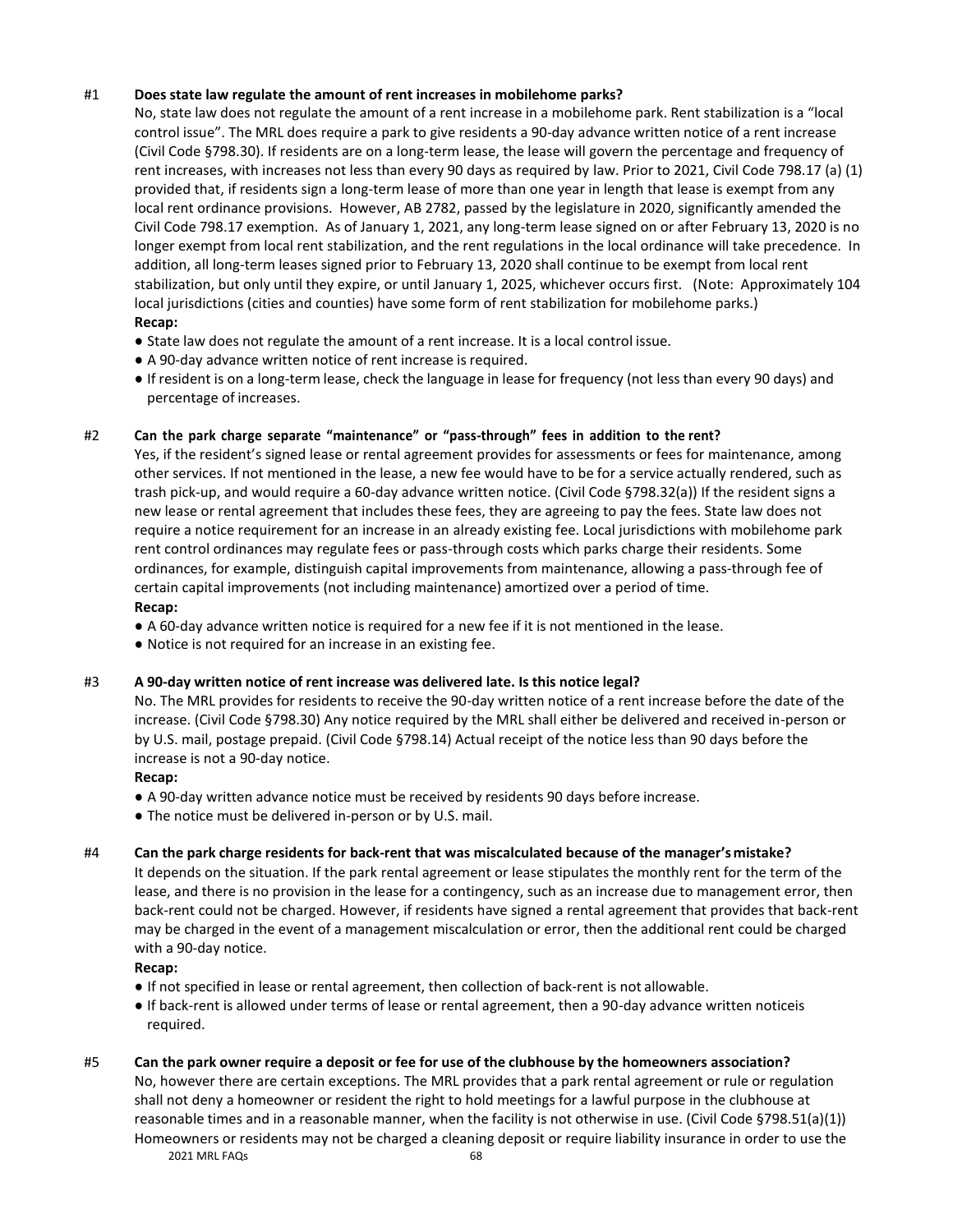clubhouse for meetings relating to mobilehome living or for social or educational purposes and to which all homeowners are allowed to attend. (Civil Code §798.51(b)) However, the park may require a liability insurance binder when alcoholic beverages are served. (Civil Code §798.51(c)) If a homeowner reserves the clubhouse for aprivate function to which all park residents are not invited, the park could charge a fee or deposit. **Recap:**

## ● No fee may be charged for homeowner functions.

- A liability insurance fee may be charged if alcohol is served.
- A fee may be charged for private parties.

## #6 **Can the park charge first and last months' rent plus a 2-month security deposit?**

Normally, when a mobilehome owner is accepted for residency in a mobilehome park and signs a rental agreement, charging first month's rent and a 2-month security deposit are permitted. (Civil Code §798.39) After one full year of satisfactory residency (meaning all rent and fees have been paid during that time), the resident is entitled to request a refund of the 2-month security deposit, or may request a refund at the time he or she vacates the park and sells the home. (Civil Code §798.39(b))

## **Recap:**

- A 2-month security deposit may be charged.
- A security deposit refund is allowed after one year if all rent and fees have been paid.
- #7 **Can the resident refuse to pay the rent or deduct a certain amount from the rent if water in the park is cut off?** No. Refusing to pay the rent or paying a reduced rent could lead to the residents' termination of tenancy unless residents are willing to chance an eviction and use the lack of water as a defense. Instead, residents should file an emergency complaint with the Department of Housing (HCD) or a local enforcement agency if the local agency has jurisdiction over the lack of water in the park. An inspector can then cite the park for failing to provide adequate water and require the park to furnish bottled water and alternative bathing facilities until the water problem is fixed. The MRL requires the park to maintain the common facilities (which include the utilities) in good working order and condition. (Civil Code §798.15(d))

## **Recap:**

- Resident is not allowed to deduct rent in case of utility shut-off.
- If there is lack of water, alert the code enforcement agency.
- #8 Can the park evict a resident for not paying rent even though the park's Permit to Operate has been invalid for a **year?**

If the Permit to Operate (PTO) is officially suspended by the state Department of Housing (HCD) the park cannot legally collect rent from residents until the permit is re-instated. Until the PTO is officially suspended by HCD however -- despite the fact that the PTO fee may not been paid to the state in a year -- residents who withhold rent from the park may be subject to a notice of termination of tenancy by the management.

## **Recap:**

● If the mobilehome park's permit to operate (PTO) is officially suspended, then the park cannot legally collect rent.

## #9 Can the park charge the resident a late fee if they missed paying the rent and utility bill by one day?

Late fees on rents, utility charges or other pass-through fees are not regulated by the MRL, however, California court cases regarding late fees generally have upheld residential leases with preset late penalties if they bear a reasonable relationship to the actual damages that could be anticipated or sustained by the landlord for late payment, such as administrative costs relating to accounting for and collecting the late payments. For example, a 3% charge for late payment of rent (\$15 on a \$500 rent bill) is probably going to be construed as reasonable. Whether \$50 is reasonable depends on the outstanding amount of the late rent and utilities owed. **Recap:**

- If the signed lease or rental agreement stipulates a late fee, then the resident must pay.
- #10 Why do residents have to pay taxes on their mobilehomes in addition to paying the park owner a fee for **property taxes?**

Mobilehome owners, who are park residents, pay for the park's property taxes either through their rent or sometimes through separate pass-through fees for property taxes, or property tax increases, on the park property. Yet mobilehome owners may also be liable for an individual property tax to the county on their home and

2021 MRL FAQs 69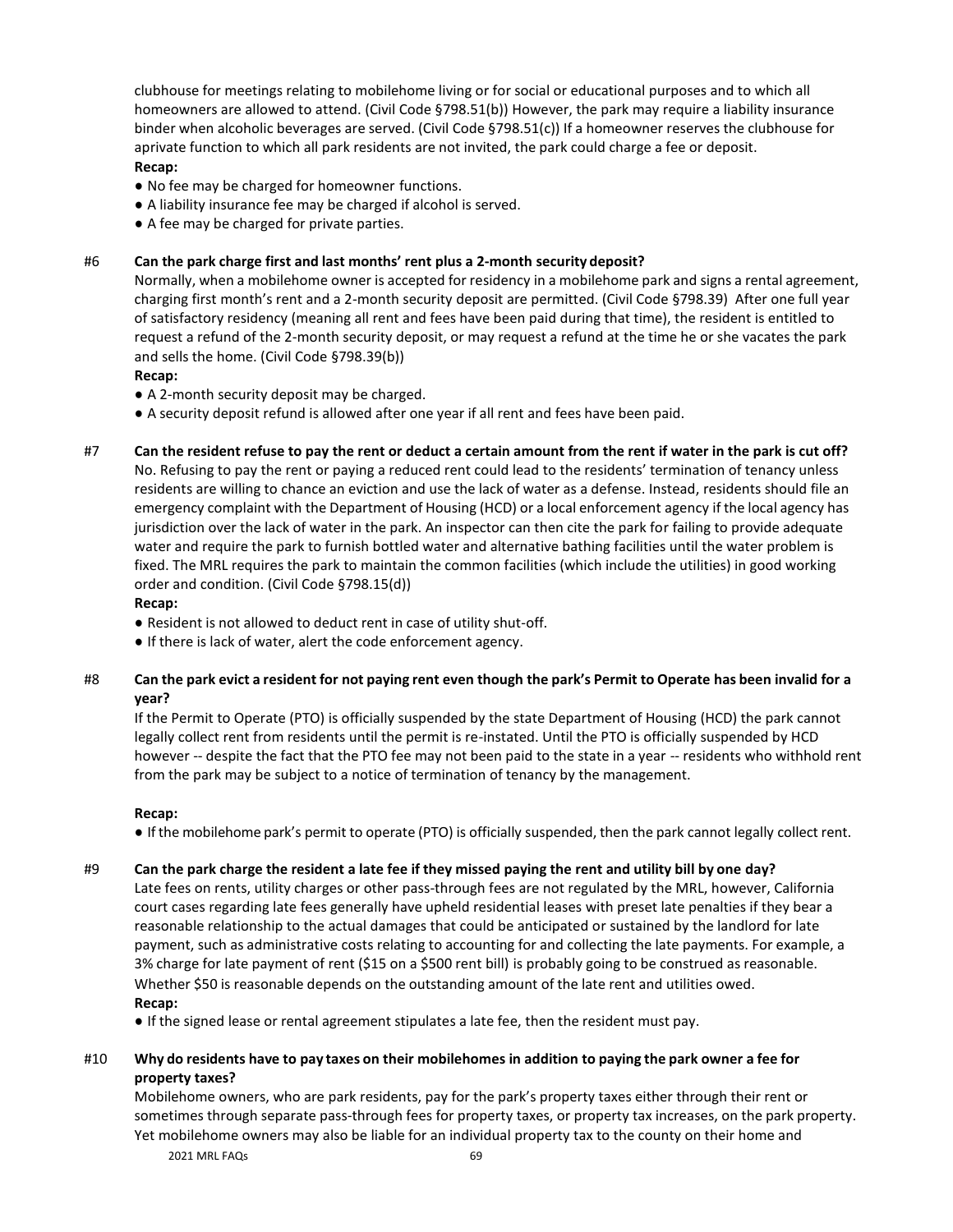accessory structures. Prior to July 1, 1980 most mobilehomes were taxed like vehicles by the state with a vehicle license fee (VLF) in lieu of local property taxes. However, the law was changed in 1979 to subject new mobilehomes and manufactured homes sold on or after July 1, 1980 to local property taxes instead of the VLF. Pre-July 1980 homes remain on the VLF unless the owner voluntarily switches the home to the local property tax system. Tax law does not allow the county assessor to base assessment of taxes on mobilehomes in parks on the value of the park land or space. Hence, the mobilehome owner's property tax is separate from the property tax on the park owner's land.

## **Recap:**

- Resident pays the park's property tax pass-through fee. Resident may also have to pay county's tax assessment on their home and accessory structures.
- Before July 1, 1980, mobilehomes pay Vehicle License Fee.
- After July 1, 1980, new mobilehomes pay property taxes, separate from the tax assessment on park property.

## #11 **How can a resident get their taxes reduced?**

Local property taxes are based on 1% of the assessed value (AV) of the property or home, plus any local bonded debt, such as school bonds. Under the California Constitution (Article VIIIA), the county assessor may increase the AV by 2% a year; however, when a home is sold and ownership is transferred, the assessor may re-assess the property (usually to the higher selling price or value). Therefore, homes that have been resold in a "good" real estate market have been reassessed at higher values, sometimes significantly higher, than those that have remained under the same ownership for years with the application of the annual 2% formula. Since the 2007 recession, many homes have decreased in value. Mobilehome owners, like owners of conventional homes, who feel their taxes are too high in the current market, may file an appeal with the county assessment appeals board to see if they can get their AV, and thus their taxes, reduced. The burden, however, is on the homeowner to produce evidence that his or her home is worth less than the assessor's valuation. This can be done by getting a private appraisal(s) and producing documents showing the reduced or selling prices of similar mobilehomes in the park or in similar parks in the community. Information on how to apply and the deadlines for applying may be obtained from the local county tax assessor's office.

## **Recap:**

● File an appeal with the county tax assessor and be prepared to prove that the value of the mobilehome isworth less than the assessed value.

## #12 **Must the park owner accept Section 8 vouchers?**

Yes, the Fair Employment and Housing Act (FEHA) prohibits an "owner of a housing accommodation" from discriminating on the basis of a number of protected categories, including source of income. (Gov. Code Sec. 12955.) As a result of SB 329 (Mitchell, Ch. 600, Stats. 2019), the definition of source of income now says: "For the purposes of this section, "source of income" means lawful, verifiable income paid directly to a tenant, or to a representative of a tenant, or paid to a housing owner or landlord on behalf of a tenant, including federal, state, or local public assistance, and federal, state, or local housing subsidies, including, but not limited to, federal housing assistance vouchers issued under Section 8 of the United States Housing Act of 1937 (42 U.S.C. Sec. 1437f)." (Gov. Code Sec. 12955(p).)

FEHA applies to mobilehomes. FEHA defines "housing accommodation very broadly to include: "any building, structure, or portion thereof that is occupied as, or intended for occupancy as, a residence by one or more families and any vacant land that is offered for sale or lease for the construction thereon of any building, structure, or portion thereof intended to be so occupied."

## **Recap:**

● The park owner cannot discriminate against the source of income including Section 8 rent vouchers.

## #13 **Where can residents get help if they suspect they are being overcharged on utility bills?**

2021 MRL FAQs 70 Most parks are "master-meter" operators that own, operate and maintain the electric, gas and water distribution system within the park and bill their residents with the monthly rent statement. Under the state Public Utilities Code, master-meter customers (parks) shall charge no more than the local serving utility would charge a resident, including passing through any low-income rebates or discounts, such as "CARE." Residents can call County Weights and Measures (W&M) to have them check the accuracy of their meters and assure they have been correctly calibrated. Some W&M offices are willing to look into billing complaints, such as failure to provide proper billings or post rates, but most only check the accuracy of the meters. The California Public Utilities Commission (CPUC) is required to take informal complaints (800-649-7570) from residents in master-meter parks. The CPUC often refers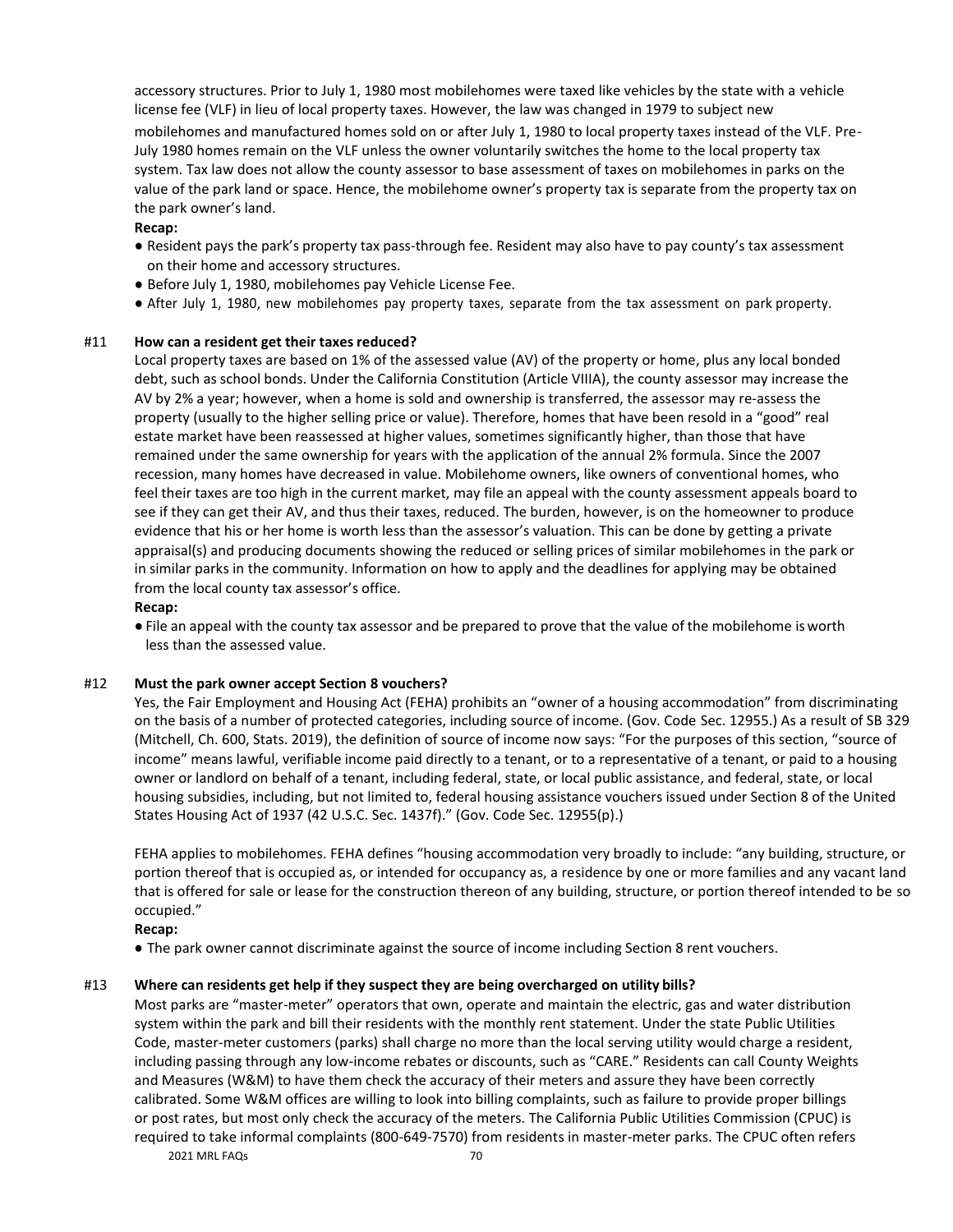these complaints to the serving utility to work out with the park management. If a third party billing agent prepares the utility billings for the park, the management shall disclose the contact information of the billing agent on residents' billings. (Civil Code §798.40(b))

## **Recap:**

- The resident must prove overcharges.
- CPUC is required to take informal complaints (800-649-7570).
- Contact information for the third party billing agent must be disclosed on the residents' utility billings.

## #14 **Can the park start billing residents for utilities that were previously included in the rent?**

If the residents' rental agreement provides that sewer, water and garbage are included in the rent, the park management may elect to itemize or charge separately for these utilities. (Civil Code §798.41) In this case, the average monthly amount of the utility charges shall be deducted from the rent. If the rental agreement does not specifically indicate that utility charges are included in the rent, then the park owner could charge for them after complying with the 60-day written notice requirement. (Civil Code §798.32) **Recap:**

- If the lease or rental agreement stipulates separate charges, then the resident must pay accordingly.
- If it is not stipulated in the lease or rental agreement, then the park must give a 60-day advance written notice of an itemized billing.

## #15 Do residents have to pay the cable TV service fee even if they don't use it? Also, can the park prohibit satellite **dishes?**

The park can charge a fee for services actually rendered with a 60-day notice if it is not already provided for in the rental agreement. (Civil Code §§798.31, 798.32) If the resident has signed a long-term lease agreeing to pay the fee, they may be obligated to continue to pay it until the end of the term of the lease. A 1997 California appellate case, Greening v. Johnson, held that cable TV is not an essential utility and a park cannot charge a resident a fee for such a service not actually used by the resident. Moreover, the Telecommunication Act of 1996 provides that community rules and regulations or local ordinances cannot prohibit the installation of a dish antenna on one's home or property if it is not more than 39 inches in diameter and does not constitute a health and safety problem. Park rules can regulate placement or design of the antenna on the home if reasonable (e.g. rules don't preclude acceptable reception) but cannot ban satellite dishes outright.

## **Recap:**

- If stipulated in the signed lease or rental agreement, resident must pay the fee.
- If not stipulated in the lease or rental agreement, then the park must provide a 60-day advance written noticeof a fee for service actually rendered.
- Cable TV is not an essential utility, therefore the park cannot charge a non-user.
- Satellite dishes are allowable, but with strict guidelines.

## #16 Some residents' water usage is down, but their water bill has increased. How do they find out if they are being **overcharged?**

Contact the park management. If the park cannot help, call the County Sealer (Weights and Measures) and ask them to check the accuracy of the meter. Check for plumbing leaks under home or in fixtures. If none of these steps resolve the problem, the resident may wish to file a complaint with the California Public Utilities Commission (CPUC) about rate issues and overcharges but only if the park receives water from a water utility or supplier regulated by the CPUC. If water is CPUC-regulated, resident may only be charged a water rate that the regulated utility would be able to charge residents if they were served directly by the utility. This would include a usage rate and a customer service charge (for meter reading and service). However, the majority of parks are not served by regulated water utilities but by municipalities, water districts, utility districts, or even the park's own water well system, and are not regulated by the CPUC. One exception is that the CPUC may take complaints from residents of parks regarding service or rates charged by parks using their own water systems or underground wells. If the park is subject to local mobilehome park rent control, rent control authorities may be able to provide some relief depending upon how the rent ordinance is written or administered. Otherwise, the resident would have to complain to the appropriate governing board of the municipality, water or utility district actually furnishing water to the park.

## **Recap:**

- In a park with metered water served by regulated water districts: check bill calculations, see manager, call county, or file a complaint with the CPUC.
- 2021 MRL FAQs 71 ● If it is a park without metered water and not served by a regulated water district: call the local water board.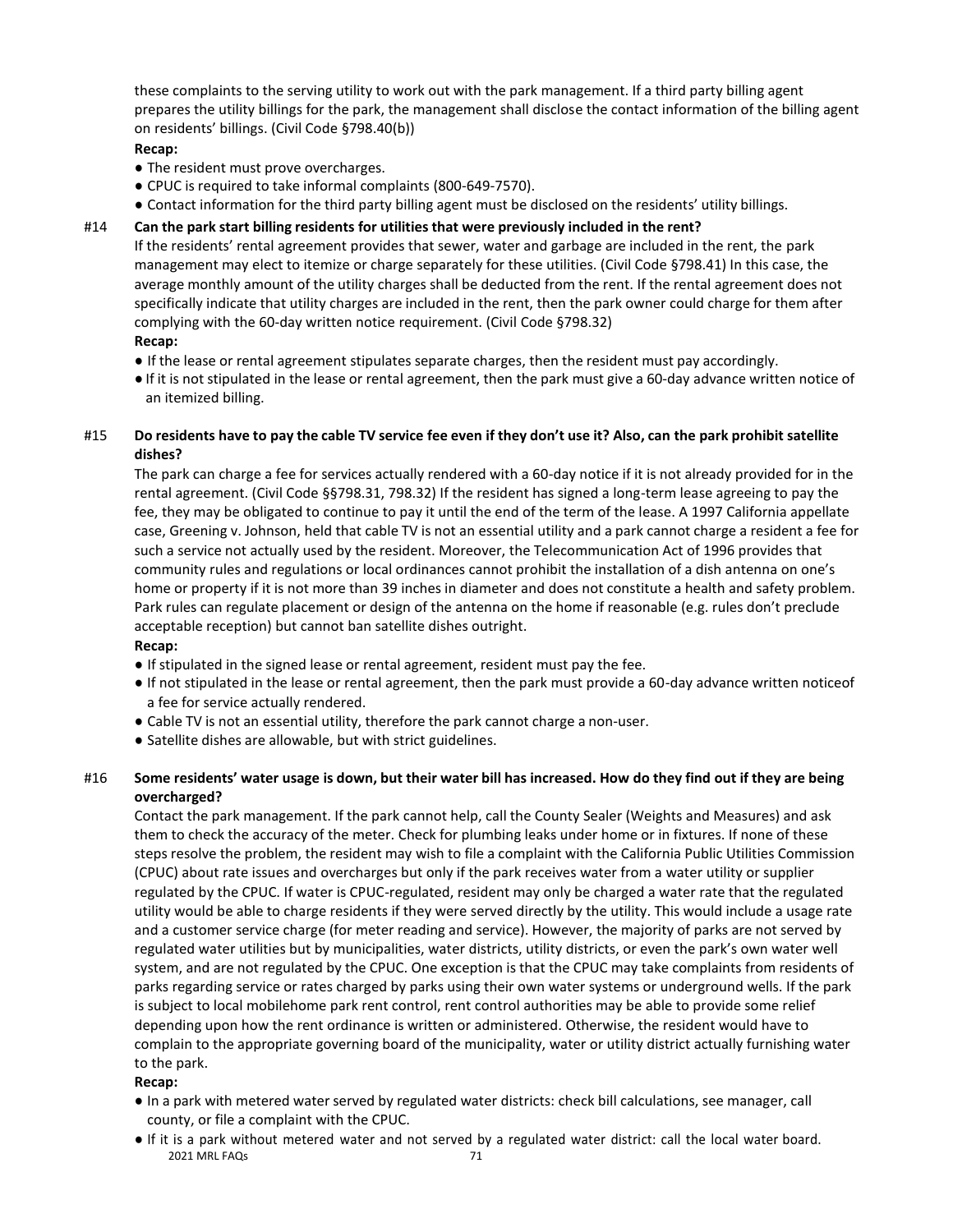#17 Construction work is scheduled in the park that I manage. Do I have to contact the local utilities first? Instead of calling the local utilities, dial 811 and be connected to the appropriate regional notification center that will contact the subsurface installation operators. The subsurface installation operator will then mark the lines that they own, operate or maintain within the area where you will be digging. (Government Code §4216.2)

## #18 Can the park manager force residents to sign a long-term lease, causing them to lose rent control protections? If the resident is currently a homeowner residing in the park, then they may reject a long-term lease and opt for a shorter-term lease. In the case of a prospective buyer of a home in the park who is not yet a resident, their right not to sign such a long lease is less clear. A rental agreement or lease with a term of more than 12 months is exempt from any rent control ordinance. (Civil Code §798.17) The resident may reject a long-term lease after reviewing it and opt for an annual or month-to-month rental agreement. (Civil Code §798.18) If the resident elects

to have a rental agreement for 12 months or less, the rent charges and conditions shall be the same as those offered in the longer-term lease during the first 12 months (Civil Code §798.18). Not all long-term leases are bad for homeowners, and some may provide rent stability for years that month-to-month or annual tenancy does not, particularly in localities where rent control will probably never be enacted. (See also #20)

## **Recap:**

- Current homeowners residing in the park have the option of signing a short-term lease agreement with charges and conditions that are the same as in a long-term lease.
- Buyers, or prospective residents, may not have the option to reject a long-term lease.
- Residents have 30 days to review and accept or reject a long-term lease.

## #19 **Is the park required to provide a lease agreement in the language of the resident if the resident is non-English speaking?**

Not in most cases. Civil Code Sec. 1632 provides that a person engaged in a trade or business, who negotiates a contract or lease -- including a rental agreement covering a dwelling, apartment or mobilehome -- in Spanish, Chinese, Tagalog, Vietnamese, or Korean, shall provide the other party, if he or she requests it, with a written copy of the contract or agreement in that language prior to execution of the document. However, this provision does not apply to contracts or agreements negotiated with the use of an interpreter, or to month-to-month rental agreements. Additionally, most mobilehome parks do not "negotiate" their leases with homeowners or prospective homeowners, but rather offer the lease on a "take it or leave it" basis. **Recap:**

● Most mobilehome lease contracts are not negotiated and therefore they do not have to be offered in languages other than in English.

## #20 **Does a resident have to sign a long-term lease, or are there other options?**

Homeowners living in a park have the right to review the proposed long-term lease and to reject it within 30 days and opt instead for a 12-month lease agreement or month-to-month rental agreement. (Civil Code §798.17(b)) If a homeowner rejects a long term lease, then the park cannot increase the rent above the terms provided for in the rejected long-term lease, for a year after the rejection date. (Civil Code §§798.17(c), 798.18(b)) A homeowner living in the park is entitled to a 12-month agreement or month-to-month, if they ask for it. (Civil Code 798.18(a)). (See also Question #18)

## **Recap:**

- The resident has 30 days to accept or reject a long-term lease.
- The resident has the option of a month-to-month or annual rental agreement.
- If the lease is rejected, no increase in rent is allowed, above the terms of the lease, for a year.

## #21 Can the park evict a resident for payment of late rent even though their rental history shows they eventually pay **the full rent?**

2021 MRL FAQs 72 Yes. The MRL (Civil Code 798.56(e)) gives homeowners five days after the due date to pay the monthly rent and a 3-day notice thereafter to pay the rent (in 3 days) or be subject to termination of tenancy in 60 days. If a homeowner pays the rent within the 3-day grace period, the 60-day termination of tenancy is voided. However, the homeowner can only pay the rent late three times in a 12-month period. If a homeowner is late a fourth time within any 12-month timeframe, the park can refuse to accept the late rent and proceed with eviction after 60 days. Civil Code Sec. 798.56(e)(1) has a specific boldface warning notice about this "three strikes" provision, which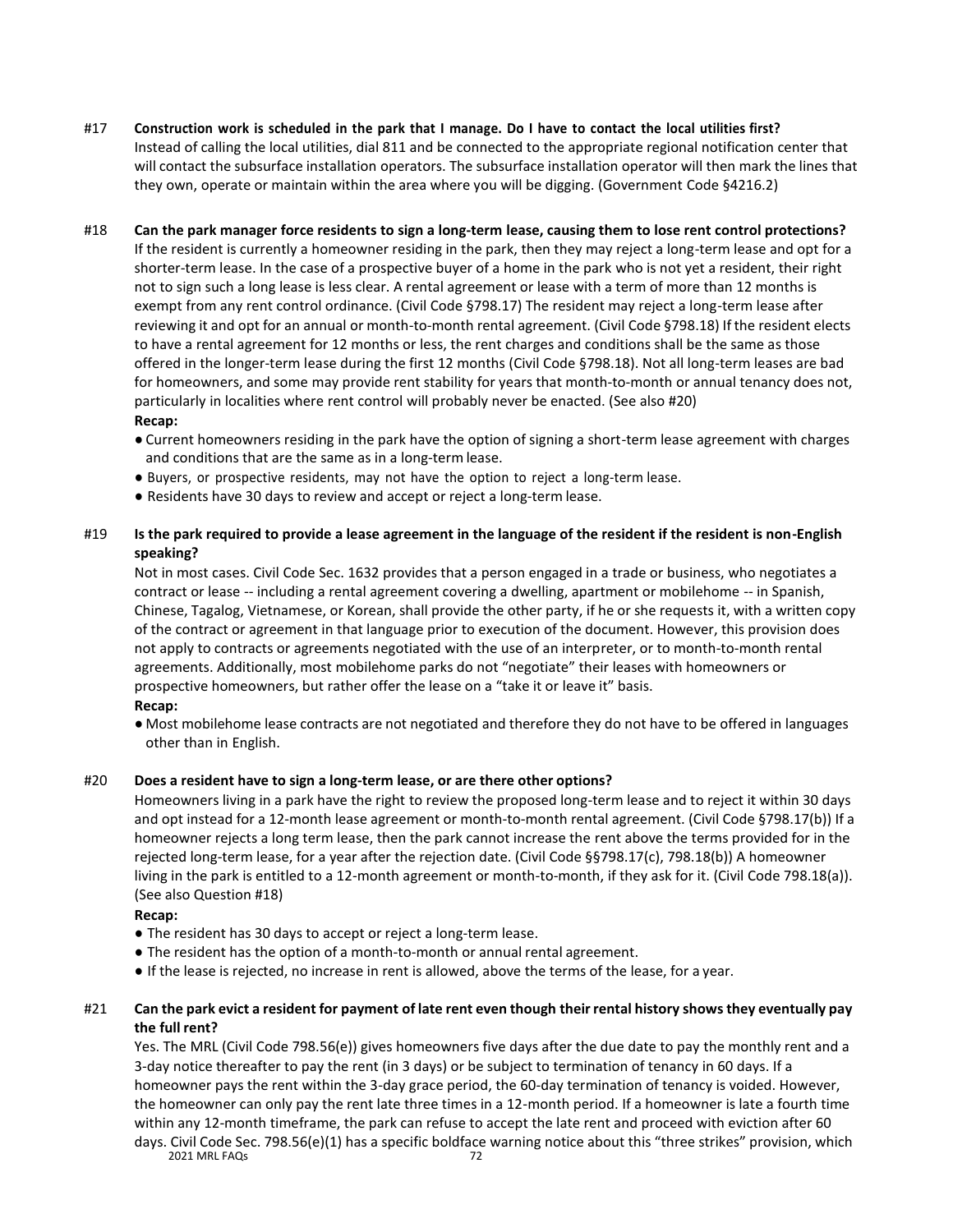must be included in each 3-day notice given by the management to the homeowner. **Recap:**

- The resident has five days from the due date to pay rent.
- If the rent is late, the park can give the resident a 3-day notice to pay or risk eviction in 60 days.
- The resident can be late only three times in a 12-month period.

## #22 Is the park allowed to issue an eviction notice to a resident and then refuse to talk about it and return their rent **check?**

In a mobilehome park, a resident's tenancy can only be terminated for just cause, meaning they can only be evicted for the seven reasons specified in state code, including violation of a park rule or regulation. (Civil Code §§798.55, 798.56) The park management must give the resident a 60-day notice (Civil Code §798.55(b)(1)), but if the resident refuses to move after the 60-day period, the park management can take the resident to court in what is known as an unlawful detainer action. There the resident would have the opportunity to tell the judge their side of the story. If the resident is evicted, and depending upon the court's decision, the resident may be required to pay the management's attorney fees (Civil Code §798.55(d)), in addition to having to leave the park. Management is required to specify the rule broken and explain the details and give the resident seven days to correct the rule violation. (Civil Code §798.56(d)) If the resident violates the rule more than twice in a 12-month period, on the third violation, the management may proceed with termination whether or not the resident has cured the violation ("3 strikes"). (Civil Code §798.56(e)(5))

## **Recap:**

- The park manager must specify which rule was broken and explain the details.
- The park must give the resident seven days to correct the rule violation.
- If the resident violates a rule more than twice in a 12-month period, the park may proceed with eviction whether or not the resident corrected the violation.

## #23 **Can the park end a resident's tenancy by refusing to enter into a new rental agreement?**

No, not if the resident is a homeowner. Under the MRL, homeowners normally rent under a month-to-month or 12-month rental agreement or long-term lease of more than one year. When the term of the rental agreement is up, the management cannot elect to end the tenancy but must offer a 12-month or month-to-month agreement if requested by the homeowner. Residents who own their mobilehomes in the park cannot be evicted because their lease has expired -- only if they have not paid the rent, or have violated park rules or regulations. (Civil Code §798.56) However, if the resident is a tenant -- not a homeowner -- who rents a park-owned mobilehome, such a tenancy would be governed by conventional landlord-tenant law. In that case, the park can terminate the tenancy without a reason with a 30-day notice.

## **Recap:**

● The park cannot terminate a resident's tenancy when the lease or rental agreement expires – only when the rent has not been paid or a rule has been violated.

## #24 For residents who do not own the mobilehome they are living in, what rights do they have in the case of an **eviction?**

The MRL eviction protections and procedures only apply to homeowners who own their own homes and rent their spaces, not to tenants who rent mobilehomes owned by the park, park management, or other persons. Certain sections of the MRL do apply specifically to both homeowners and "residents" (Civil Code §798.11). However, the MRL's "just cause" eviction provisions (Civil Code §798.56) do not apply to residents who rent mobilehomes owned by others. They would be subject to the requirements of conventional landlord-tenant law (Civil Code §1940 et seq.). In such a case for these tenants, where there is a notice of eviction without any reason, tenants living in the rental home for less than a year generally would be entitled to a 30-day notice of termination; those living there for a year or more, are entitled to a 60-day notice if eviction is without cause. (Exceptions to the 60-day requirement are in Civil Code §1946.1.)

## **Recap:**

- Tenants who live in the mobilehome which they own are covered under the provisions of the MRL.
- Tenants living in rental mobilehomes are subject to eviction protections and procedures in landlord-tenant law, not the MRL.
- Tenants in rental homes for less than a year generally are entitled to a 30-day notice of termination if there is no cause for termination.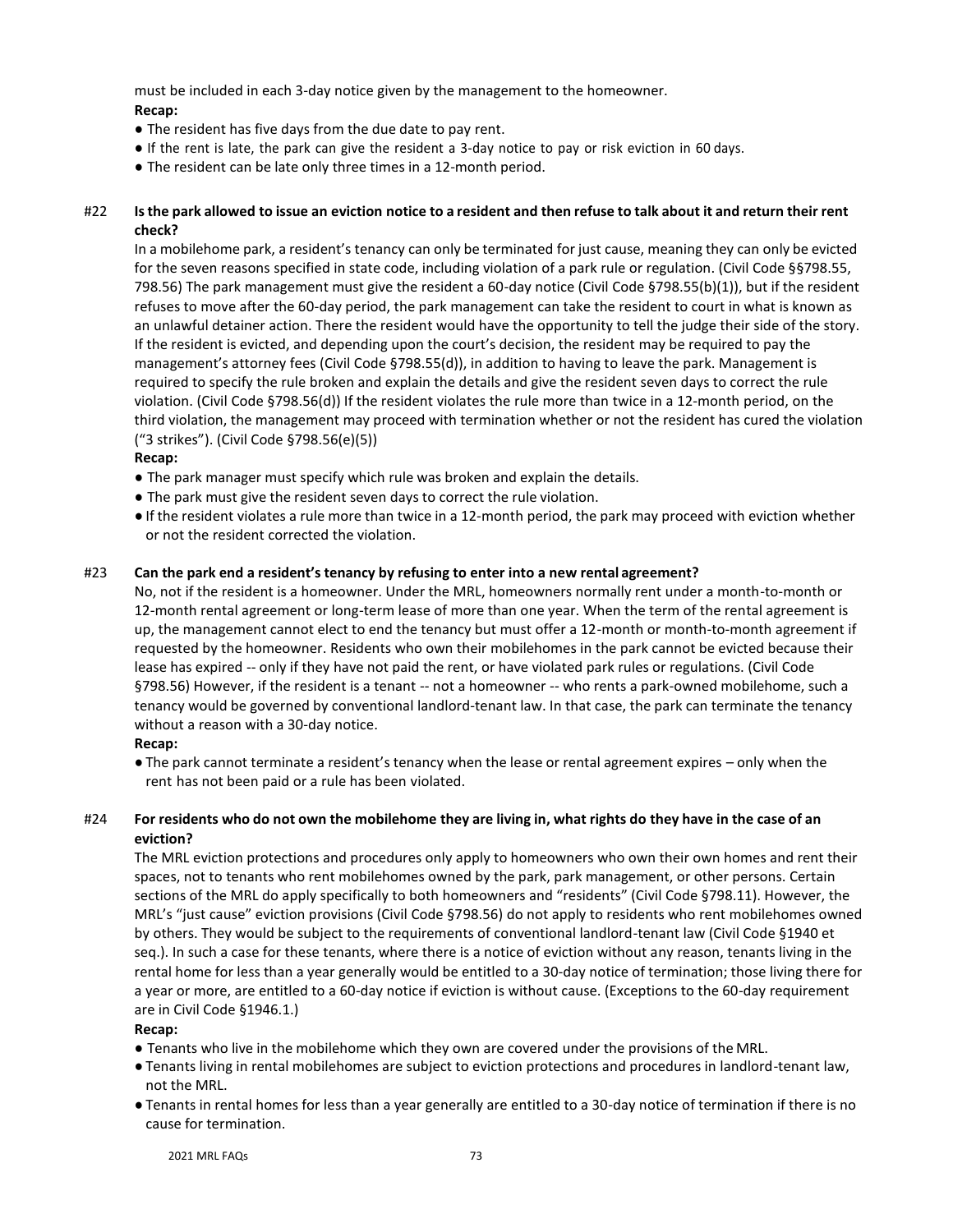● Tenants in rental homes for a year or more generally are entitled to a 60-day notice of termination if there isno cause for termination.

#25 **Do residents have any rights to compensation for being dislocated when the park closes down?** Mobilehome park residents are entitled to receive one of two kinds of written notice before a mobilehome park may legally close or convert to another type of land use:

(1) Where no local government permits are required to close or convert the park to another use, management must give residents at least 12 months written notice of termination of tenancy. (Civil Code §798.56(g) (2) (B)) (2) Where local permits are required, which is usually the case, management must give residents a 60-day written notice that park management will appear before a local board or planning commission to request permits for a change of use. After all permits have been approved residents must then also receive a 6-month written notice of termination of tenancy. (Civil Code §798.56(g) (1) and (2) (A))

Together with these notices, State law requires the park owner to also prepare and file a written report on the impact of the closure or cessation of use of the mobilehome park with the local city or county government authority (typically called a "Closure Impact Report" or "CIR") (Govt. Code §65863.7). The CIR must be provided to all residents of the park along with the above-described notices. (Civil Code §798.56(h)) Approval of the closure or conversion of a mobilehome park to another use is conditioned upon approval of the CIR, so as to determine the impact and effect the conversion will have on the residents' dislocation and their ability to find alternative housing. (Govt. §65863.7) Pursuant to significant amendments enacted by Assembly Bill 2782 effective January 1, 2020, CA Government Code §65863.7 now reads as follows:

Requires that the CIR include a replacement and relocation plan that adequately mitigates the impact of the closure or conversion upon the displaced residents; Requires the park owner to relocate the displaced residents to alternative housing, or to pay to them the "in place" market value of the displaced resident's mobilehome if he/she/they cannot be relocated to adequate replacement housing (i.e. a fair market value 'buy out'); Requires the park owner to pay for, and include in the CIR, an appraisal by a state-certified appraiser which determines the inplace market value of the displaced resident's mobilehome, if no relocation is possible.; and Prohibits local authorities from approving any closure or change of use unless they find that it will not result in or contribute to a shortage of affordable housing within the local jurisdiction.

The local government agency must hold a public hearing to review the CIR and determine its sufficiency, and shall require management to pay the reasonable costs of relocation to displaced residents as a condition for obtaining various permits to convert the park and develop the land for another use. Usually this takes several hearings and a number of months. Actual relocation assistance afforded to residents is determined by the local government, usually the planning commission or a delegated committee or agency of the commission. Many local governments have enacted a mobilehome park closure or conversion ordinance which parallels the requirements of state law and fills in the details of the required mitigation assistance, whether an actual relocation of the mobilehome or a fair market value buy-out. Govt. Code §65863.7 establishes the minimum standard for local governments to follow, but does not prevent them from enacting more stringent measures.

If the park is to be subdivided into individual parcels (where a conventional subdivision will replace the park) and where a tentative or final map is required, the local government may impose even more stringent relocation requirements. (Govt. Code §66427.4.) Any such ordinance is the final authority regarding any relocation assistance to which displaced mobilehome owners may be entitled.

## **Recap:**

● If no local permits are required for park closure or conversion, then the park must give residents at least 12 months advance written notice.

● If local permits are required for park closure or conversion, then the park must give residents 60 days notice of any local hearings, followed by a 60-day written notice once permits are approved.

● The park owner must prepare, serve and file a written Closure Impact Report ("CIR"), which is publicly reviewed and approved by the local government agency.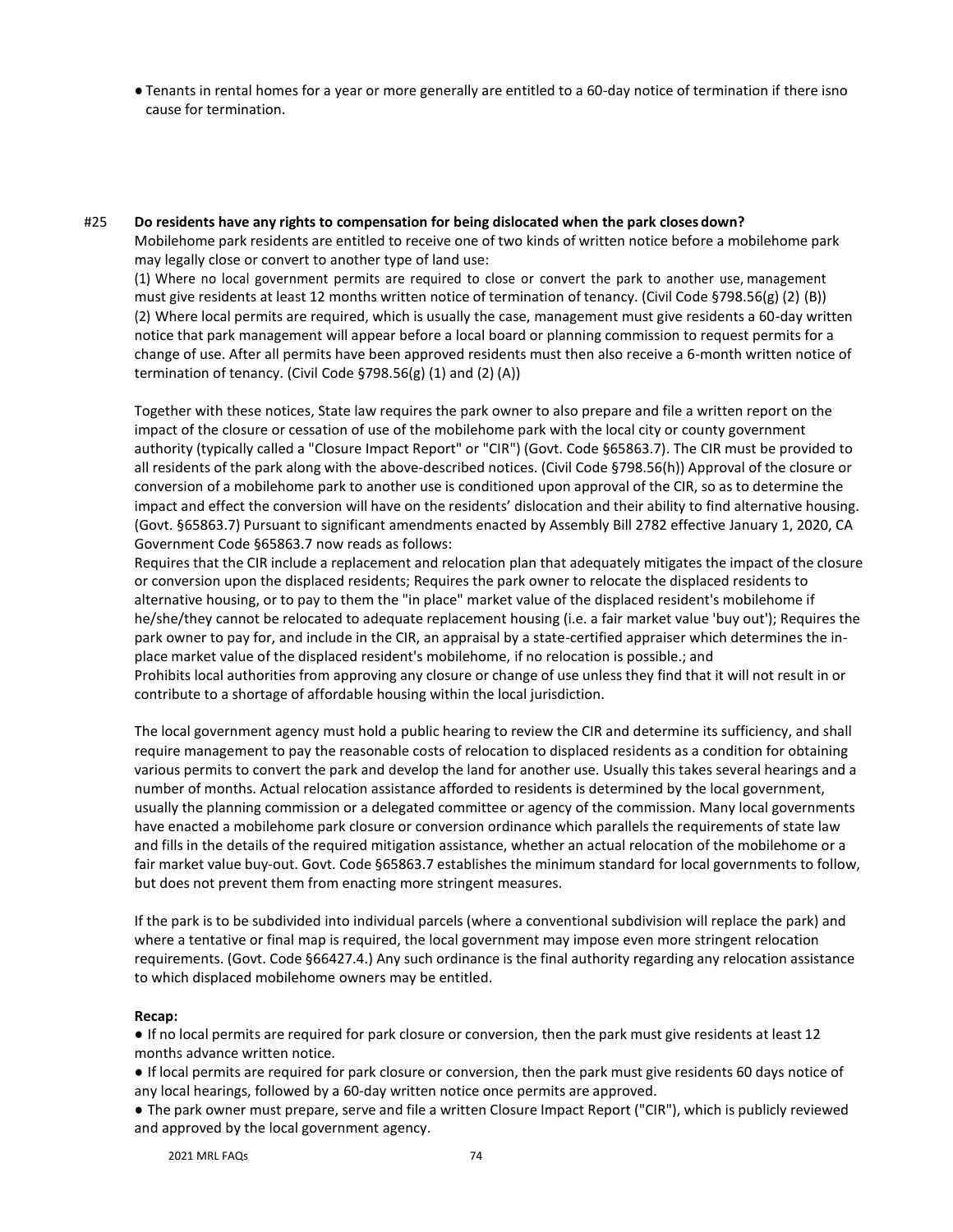● The CIR must contain a relocation plan that mitigates the impact of the park closure or conversion upon the residents, which provides that if a resident cannot be relocated to adequate housing he/she/they shall be paid the in-place market value of their home pursuant to an appraisal prepared by a state-certified appraiser.

● The state Government Code establishes a minimum standard for local governments, which can enact their own more stringent requirements for conversion or closure

● No conversion or closure can be approved unless the local government finds that it will not result in or materially contribute to a shortage of affordable housing within the area.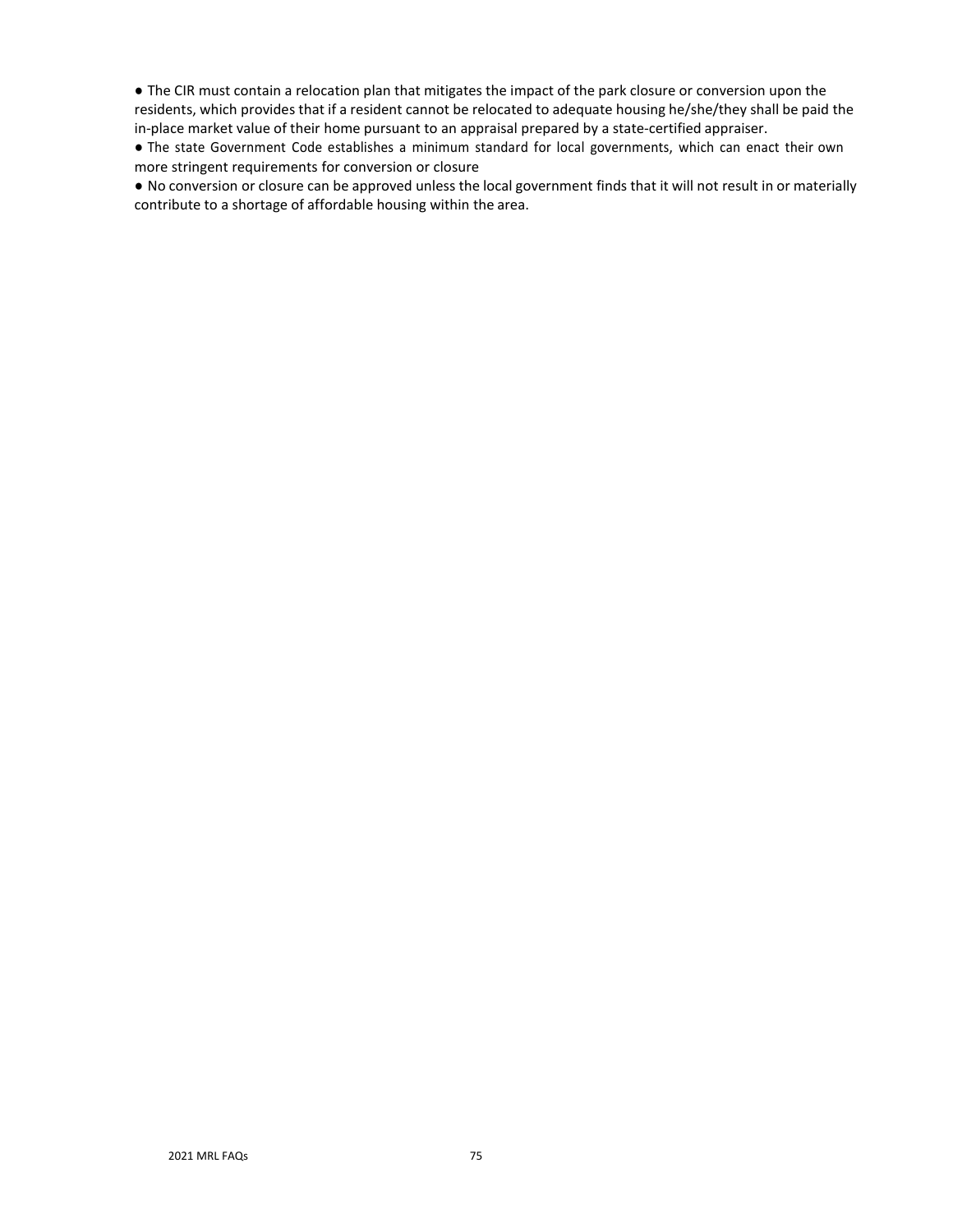## #26 **Do mobilehome park rules prevail over state law?**

No. The park rental agreement and the park rules and regulations must be consistent with the MRL and other laws that apply in parks. For example, a park rental agreement or rule that provides the park may increase the rent with a 30-day notice to a homeowner who owns the mobilehome in the park would be in conflict with Civil Code Sec. 798.30, which provides that such a rent increase requires a 90-day notice. In this example, the MRL prevails over the conflicting park rule.

#### **Recap:**

● State laws prevail over park rules.

- #26.1 **Is the park manager responsible for distributing the Mobilehome Residency Law to every resident annually?** Prior to February 1 of each year, if a significant change was made to the MRL, the park owner or manager shall provide all homeowners with a copy of the MRL, or provide written notice to all homeowners that there has been a change to the MRL and that homeowners may obtain a copy of the MRL from the management at no charge. Upon request of the homeowner, management must provide a copy within seven days. (Civil Code §798.15(c)). NOTE: The management must provide a copy of the MRL only, as specified. The MRL is Civil Code 798-798.88. Management is not required to distribute the handbook published by the State Senate, casually referred to as "The MRL."
- #26.2 **When will the CA State Senate's MRL handbook be translated? There is great demand for Spanish,Vietnamese and other languages.**

For many years, the State Senate translated the Mobilehome Residency Law (MRL) into Spanish. At one time the MRL was also available in Vietnamese. The last Spanish translation was done in 2012, and the last Vietnamese translation was done in 2007. Over the years, budget cuts have made it impossible to acquire updated translations. Since the MRL is in the public domain, communities may translate the MRL for their members

#27 Do the protections of the MRL apply to all residents in mobilehome parks, or do they only apply to homeowners?

Many of the most important provisions of the MRL expressly apply to homeowners only, such as the terms and receipt of written leases (Civil Code §§798.15 and 798.18-798.19.5), amendment procedures for rules and regulations (Civil Code §798.25), fees and charges (Civil Code §§798.30-798.39.5), evictions (Civil Code §§798.55- 798.56), and rental qualifications and procedures. On the other hand, issues dealing with a "community" of persons often include "residents", such as management entry into mobilehomes or park spaces (Civil Code §798.26), vehicle removal (Civil Code §798.26.5), communications and right to assemble (Civil Code §§798.50-798.52), and abatement of park nuisances, and injunctions for violating park rules (Civil Code §§798.87-798.88). **Recap:**

● It has been interpreted that key provisions of the MRL apply only to homeowners.

## #28 **Is the new park management allowed to change rules on long-time residents or are these residents "grandfathered-in" under the old rules?**

Existing residents are not exempt from park rule changes. According to the MRL (Civil Code §798.25), the park can change a park rule and regulation as it applies to existing residents, after giving residents six-month's notice of the change, or a 60-day notice if it involves changes in rules relating to the park's recreational facilities, such as the swimming pool or recreational facilities within the clubhouse. The management must also meet and confer with park residents, at the residents' request, upon a 6-month notice regarding a change in park rules but is not bound to accept residents' suggestions or requests regarding the rules. (Civil Code §798.25(b))

## **Recap:**

- Existing residents are not exempt from park rule changes.
- A 6-month advance written notice is required for a rule change.
- A 60-day advance written notice is required if a rule change affects the common recreational facilities.

#### #29 **Can the park manager force rules on some residents and not on others?**

No. The MRL provides that the park rules and regulations have to be "reasonable." (Civil Code §798.56(d)) "Reasonable" often may be subject to court interpretation, but normally rules have to have some rational basis in fact under the circumstances, as well as apply evenly to everyone residing in the park. Park owners and their employees are required to abide by park rules to the same extent as residents have to, except rules regarding age

2021 MRL FAQs 76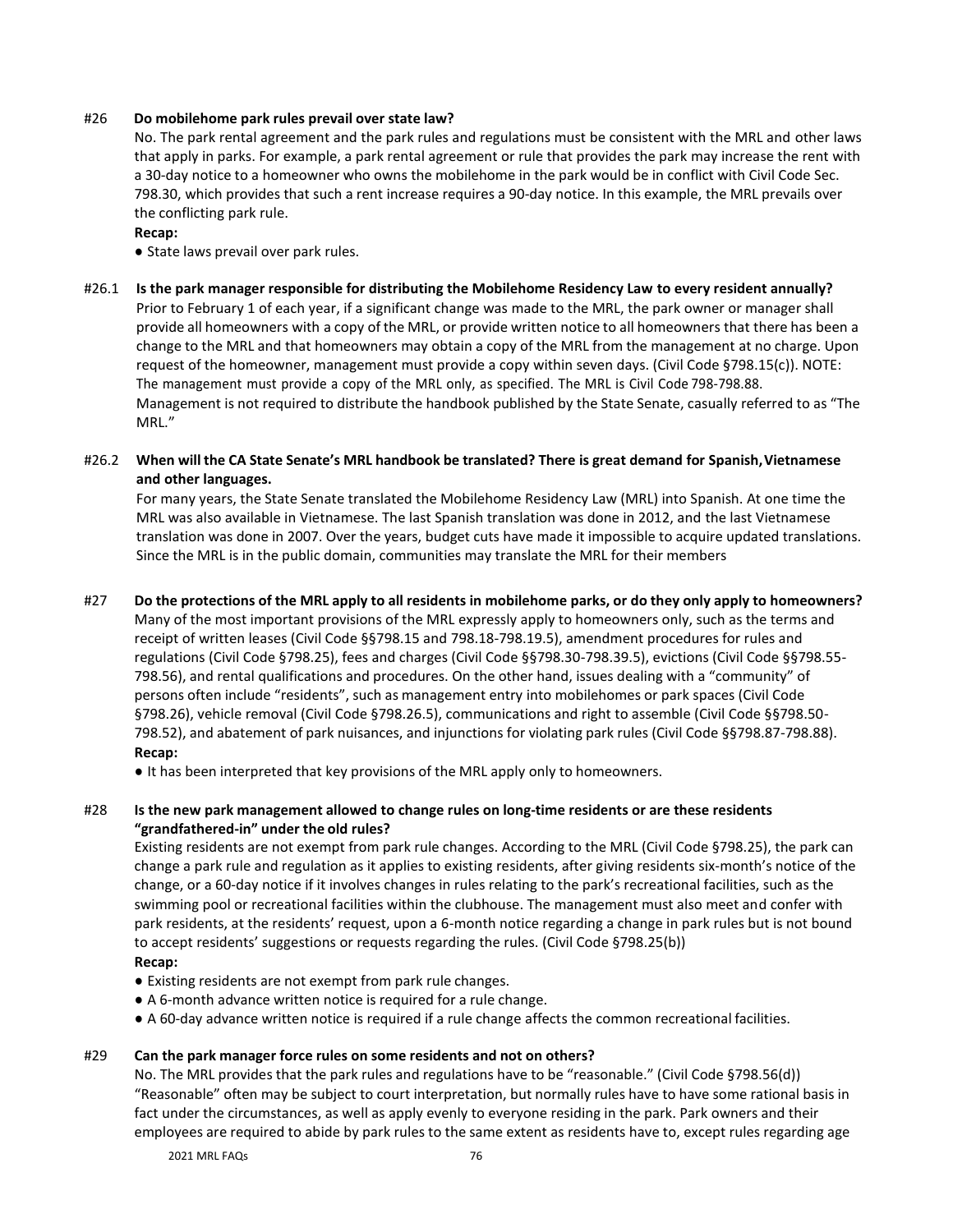limits or acts of the park owner or park employee undertaken to fulfill park maintenance, management or operational responsibilities (making noise by pounding nails, use of trucks for maintenance purposes, etc.). (Civil Code Sec. 798.23)

## **Recap:**

● Park rules shall be applied evenly to everyone residing in the park.

## #30 **Do residents have a say in the elimination of the retirement lifestyle promised when they moved in, and shouldn't the park have facilities for kids if they convert to an all-age park?**

Senior residents who have leases that provide that the park is a "retirement" or "senior" park and provide for specific facilities may have a case against diminution of services agreed upon in the lease or rental agreement.

The federal Fair Housing Amendments Act of 1988 prohibits discrimination against families with children in multiple residential housing but permits such housing, including mobilehome parks, to limit residency to seniors in one of two categories: 1) 55 and older, or 2) 62 and older, if the park meets certain minimum conditions. The major condition is that a minimum of 80% of the units are required to have at least one resident who is of age 55 or older. Federal law does not specifically address procedures for changing from a senior-only category to an all-age category, which in rental mobilehome parks under state law or by practice is often the sole decision of park management with a minimum notice. However, parks can lose their "senior" status if, upon a complaint, they fail to meet the statutory conditions, such as the 80% requirement. The law does not require parks or other multipleresidential housing complexes that convert to all-age to install playground or other facilities for children. Advocates of family housing have argued that such a requirement would drive up the cost of housing and discourage landlords from opening up restricted housing to families. Some local governments have imposed conditions on mobilehome park zoning or use permits by requiring parks that were developed as "senior parks", to be maintained as "senior" unless otherwise approved by the city or county. It is not clear to what extent these local zoning or use permit requirements may conflict with the federal Fair Housing Amendments Act.

#### **Recap:**

- Lease agreements that stipulate "senior" status and provide for specific senior amenities could be viewed as breached if the senior-status of the park is changed.
- Senior park status requires 80% of park units to have at least one resident 55 or older.
- The law does not require parks that are converted to "all-age" to install children's recreationalfacilities.
- No federal law specifically addresses guidelines for changing from "senior" to "all-age".

## #31 **Is it legal for our all-age park to change back to a senior-only park?**

This is an issue that has changed over the years. Pursuant to the passage of the Federal Fair Housing Amendments Act in 1988, and the adoption of federal HUD regulations to carry out the Act, it was originally believed that multiple residential communities could not backtrack once they had decided to open up to an "all-age" status. However, under the Housing for Older Persons Act of 1995 (HOPA), which amended the 1988 Act, regulations established a transition period until 2000 to provide a mechanism for communities to become housing for older persons if they had abandoned or did not achieve such status before HOPA. Then, in 2006, HUD adopted a memo to clarify how communities that did not convert to housing for older persons before the 2000 transition period deadline could do so. If vacated spaces fill up with qualifying seniors (55 or older), and the park does not discourage or discriminate against younger people from buying available homes when these vacancies occur, the park can be "built back" to a senior status. However, this is difficult to achieve and few parks, once they become family parks, have been able to go back to a 55-or-older status.

## **Recap:**

● Reverting to a senior-only park is allowable, but rarely achievable.

## #32 **What rights do residents with disabilities have?**

Residents with disabilities are entitled to be free from harassment and discrimination in all aspects of housing. They also have a right to reasonable accommodation in rules, policies, practices, or services related to housing. This normally takes the form of a change in an existing rule, policy, practice or service, such as allowing an assistive animal even though the current rental agreement has a "no pet" provision. Residents with disabilities are also permitted, at their own expense and with proper permits, to modify their dwellings, e.g., by building a ramp, to ensure full enjoyment of the premises. (Civil Code 798.29.6) Modifications require obtaining proper permits beforehand. For additional information, contact the state Department of Fair Employment and Housing at (800)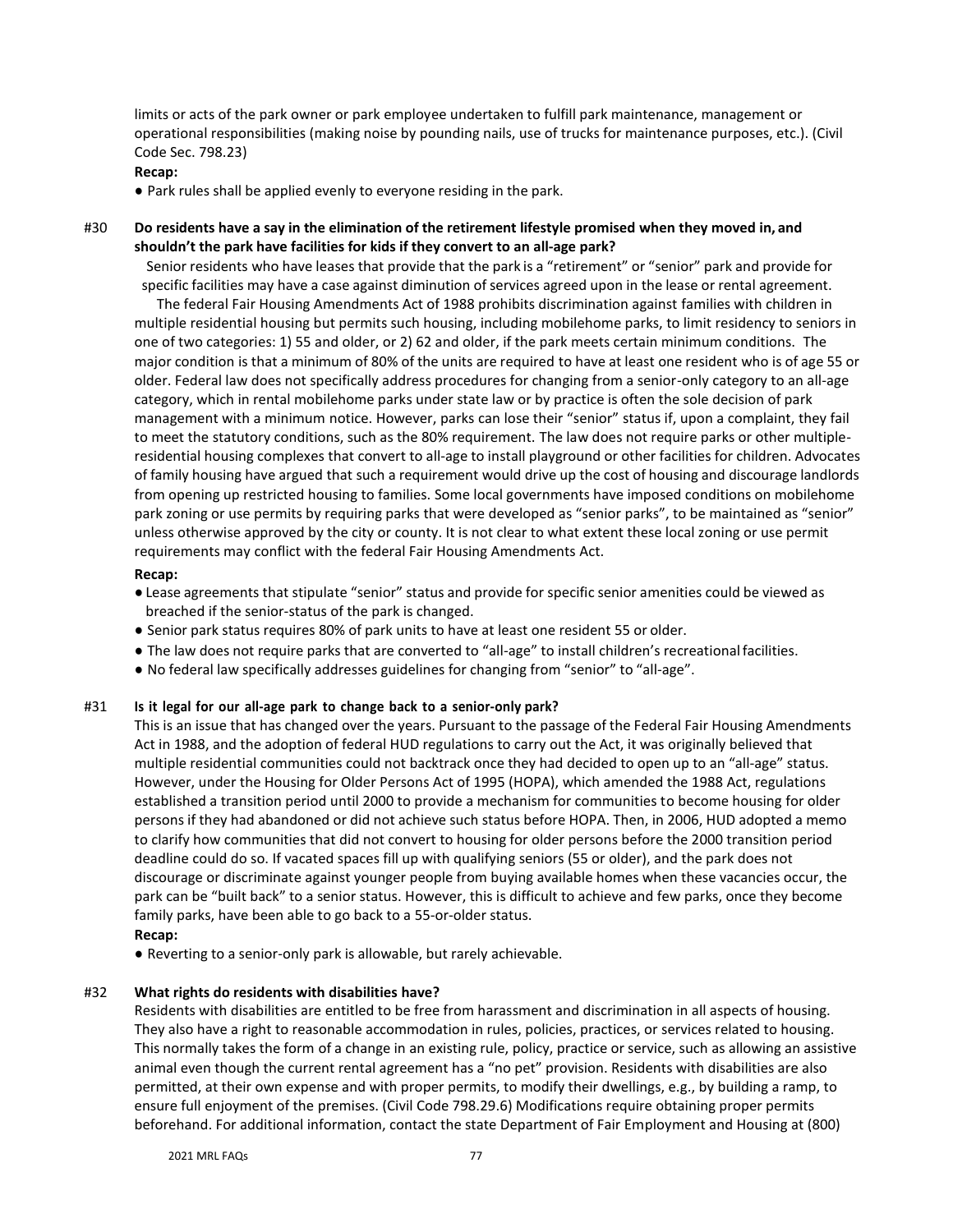#### **Recap:**

- Disabled homeowners have the right to reasonable accommodations.
- Disabled homeowners are permitted to modify their own homes with proper permits.
- #32.1 I am a manager in a mobilehome park where an elderly resident is putting herself in danger. When I call her family, they are unresponsive. What do I do to make sure she and the other residents are safe from harm? Contact your county's Adult Protective Services program. APS is a state-mandated program (Welfare & Institutions Code Sec. 15610.10) that provides evaluation and assistance for seniors (age 65 and older) and dependent adults (age 18-64 and physically or mentally impaired) who are reported to be unable to meet their own needs. APS agencies investigate reports of alleged victims endangered by physical, sexual or financial abuse, isolation, neglect, or self-neglect.

#### **Recap:**

● Call county APS for assistance, evaluation and intervention. (See Community Resources, p. 83)

## #33 **Can the government force park management to limit the number of people living in a mobilehome?**

The occupancy standard issue is difficult to solve. The issue has arisen at both the federal and state levels. Legislation has been considered but not enacted to create a "2 persons per bedroom plus 1" standard that is presently only a HUD guideline (e.g., if the home had 1 bedroom, the occupancy standard would be 3 persons; if the home had 2 bedrooms, the standard would be 5 persons, etc.). Proponents argue that occupancy standards are necessary to avoid overcrowding and unhealthy living conditions. Opponents contend that, especially in areas where the cost of housing is high, an occupancy standard may be interpreted as a form of discrimination against persons who can't afford larger homes. Some cities have attempted to legislate occupancy standards, only to have their ordinances challenged in court. Mobilehomes usually have a design standard established by the manufacturer as the recommended occupancy for the size of the home. The park manager could try to establish an occupancy standard in the park rules based upon the design standard of each home or the HUD guideline, but the rule could possibly be subject to legal challenge.

## **Recap:**

● The HUD guideline (2 persons per bedroom, plus 1) is a design standard, not a law.

#### #34 **Does state law guarantee the park's clubhouse to be open and available at reasonable hours?**

Yes. In parks that have clubhouses or meeting halls, the MRL requires the common facilities to be open and available at reasonable hours, which are to be posted. (Civil Code §798.24) Homeowners may hold meetings at reasonable hours and in a reasonable manner in the clubhouse -- when it is not otherwise in use -- for any lawful purpose, including homeowner association meetings and meetings with public officials or candidates for public office. (Civil Code §798.51)

#### **Recap:**

● The park shall make the clubhouse available to residents at reasonable hours for lawful purposes.

#### #35 Is it legal for parks to allow some residents to have pets and not allow others to have them?

It depends on the terms of the rental or lease contract. The MRL permits pets in parks with certain limitations, such as one domesticated dog, cat, bird or aquatic animal (kept within an aquarium), subject to "reasonable" park rules. (Civil Code §798.33) However, persons who signed a rental agreement prior to January 1, 2001 with a provision prohibiting pets are bound to that provision until the rental agreement expires or is renewed. Persons moving into a park after January 1, 2001 would be allowed to have pets that conform to the park's rules as to size, height, or weight of the pet, and in some instances breed (e.g. some parks prohibit big dogs, pit bulls and certain breeds with so-called aggressive tendencies). However, a person with a disability has the right to have an assistive animal as a reasonable accommodation for the disability when necessary to ensure equal opportunity to use and enjoy the housing.

#### **Recap:**

● If the current rental agreement, with a "no pet" provision, was signed before 1/1/2001, then the resident is prohibited from having a pet.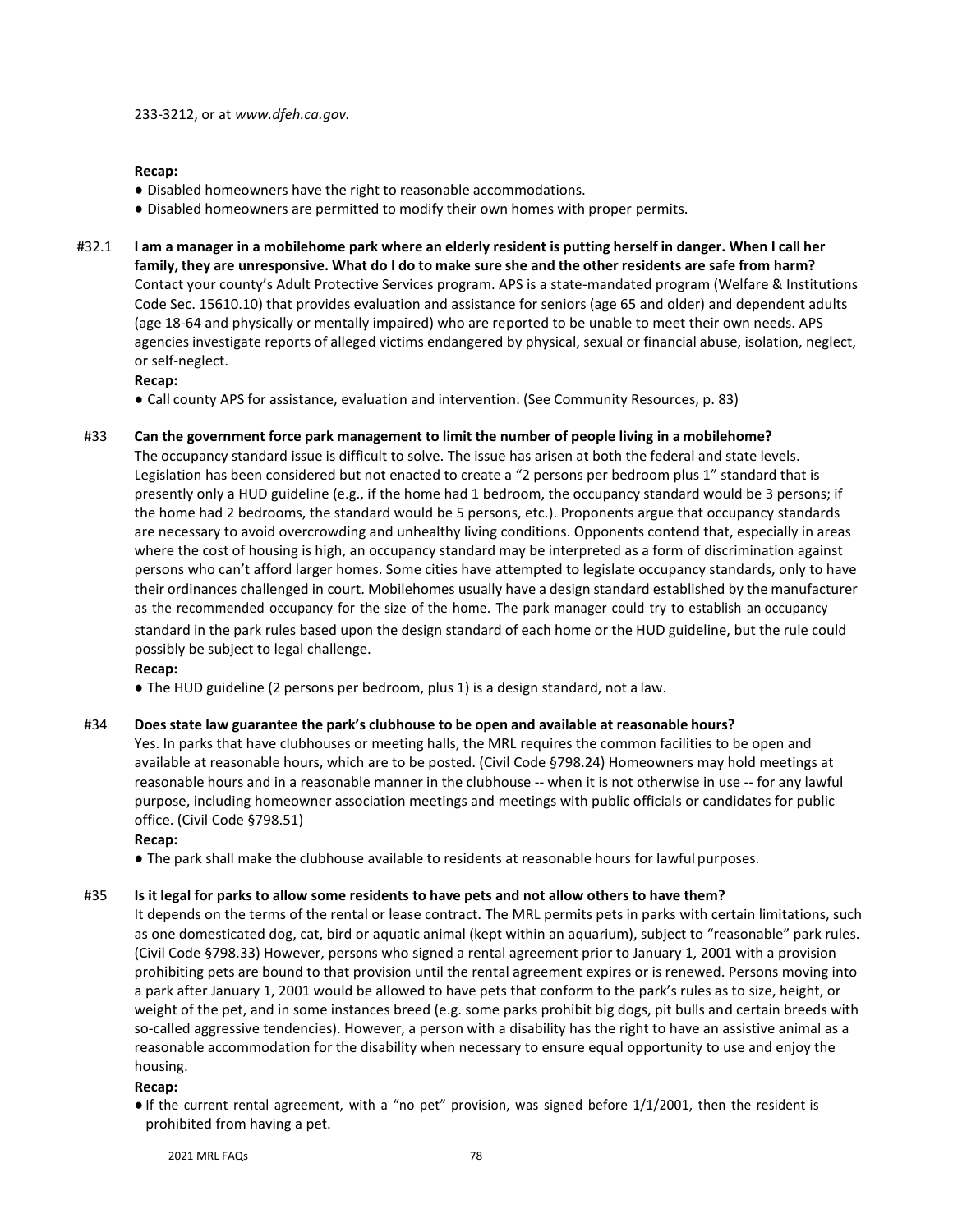- If the current rental agreement was signed after 1/1/2001, then the resident can have pets that conform to park rules.
- If the resident has a disability, then he/she may request an assistive animal as a reasonable accommodation for the disability.

## #35.1 There are many residents in the park who have multiple emotional companion pets, although the rest of us have **to obey a strict pet rule. What are the laws on this?**

According to the California State Mental Health Services Authority, a "service" dog is trained to perform specific tasks to help a person with a physical or mental health disability; and an "emotional support (companion) animal" is an animal that provides comfort to a person with the mental health disability, without being trained to perform a specific task. The park owner may allow a "reasonable accommodation" for a service or companion animal if the animal does not pose a direct threat to other tenants, or physical harm to property. The owner of the service dog or companion animal is responsible for that animal, ensuring that it complies with local animal control laws and is not a danger or nuisance to the other residents in the park. The park manager may ask for a letter from the pet owner's medical professional confirming the resident's disability and stating why the support animal isneeded. For more information: California Department of Fair Employment and Housing (800) 884-1684; Disability Rights California (800) 776-5746

## **Recap:**

- A park manager may ask for medical proof of need for the support animal.
- A "service dog" is trained to perform specific tasks.
- An emotional support ("companion") animal is not a "service" animal.
- The owner of the support animal is liable for the animal's behavior.

## #36 **I manage a park where pets and other animals are getting out of control. Some residents' dogs are aggressive** toward other pets or residents, some residents feed feral cats, and some stray animals wander in packs. How do **I solve these problems?**

Contact the city or county animal services department for assistance. Local government services include abatement or information on the following matters: barking/nuisance dogs, rodents, stray/feral,

license/registration/microchip, dog bites, neglect/abuse, spay/neuter, and prohibited aggressive breeds. Also, according to California Code of Regulations, Title 25 (health and safety requirements for mobilehome parks), Article 2, Section 1114(a), "Dogs and other domestic animals, and cats (domestic or feral) shall not be permitted to roam at-large (free) in any park." Finally, pet owners may be liable for damage or harm caused by their pets. **Recap:**

- Contact city or county animal control agency. (See Community Resources, p. 83)
- Pet owner may be legally liable for damage or harm caused by their pet.
- Feral animals are not pets.

## #37 **Is management allowed to restrict parking and have residents' cars towed?**

Residents or guests who park in fire lanes, or in front of park entrances or fire hydrants, can be towed without notice. Residents' cars cannot be towed from their own parking space or driveway unless the vehicle does not conform to the park rules, in which case a 7-day notice is required. (Civil Code §798.28.5) However, if a vehicle presents a significant danger to the health and safety of residents, or is parked in another resident's space and that resident requests it be removed, the vehicle could be towed without the 7-day notice. (Civil Code §798.25(b)(2)) The extensive provisions of Vehicle Code Sec. 22658 apply to both the management's and tow company's procedures in removal of the vehicle.

## **Recap:**

- Management may have cars towed without notice if the parked car violates the health and safety of residents.
- Management may have cars towed, upon request, if one resident's car is parked in another resident'sspace.
- A 7-day written advance notice is required if a parked car does not conform to park rules.
- A 7-day notice is not required if a resident parks their car in another resident's space and the displaced resident requests the car be towed.

## #38 **Can the park prevent residents from subleasing their mobilehome?**

Yes. Most mobilehome parks have rules that prohibit homeowners from subleasing their mobilehomes, even in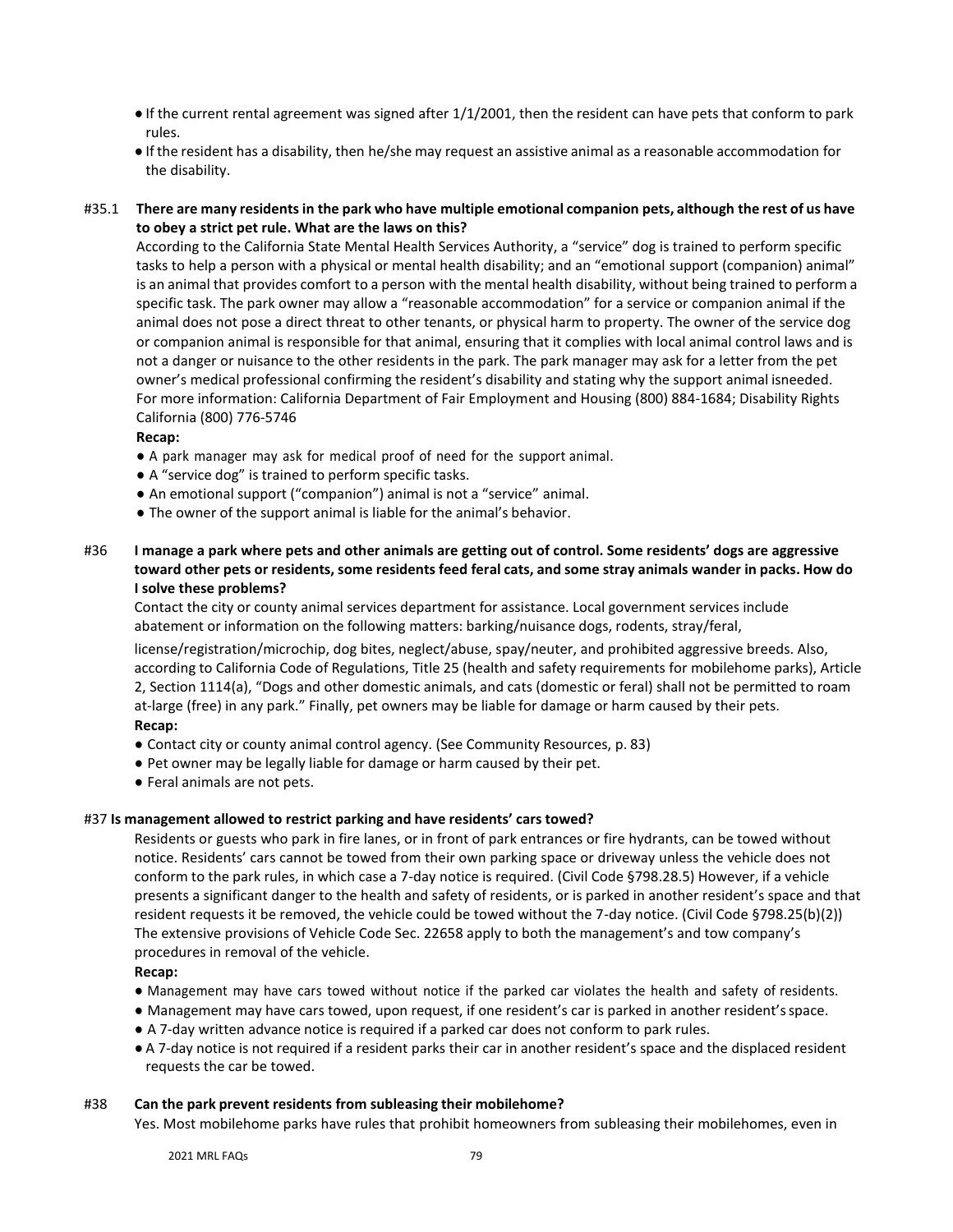hardship cases. However, in cases of seniors who require medical convalescence away from their homes, they may sublet for up to one year. (Civil Code §798.23.5)

## **Recap:**

● The park may prohibit a resident from subleasing.

## #39 **Is it legal to place RVs on mobilehome spaces?**

It depends on the circumstances. When mobilehome parks were first constructed, designation as a park would normally have been made as a condition of city or county use permits or zoning requirements. Therefore, the city would have to enforce the conditions of the permit or zoning ordinance. The State Department of Housing's Permit to Operate (PTO) reflects the number of mobilehome spaces and the number of RV lots. In the absence of local permit conditions though, a pre-1982 mobilehome park may allow RV's and mobilehomes to be situated on mobilehome spaces, but only RV's can be situated on RV spaces. In a mobilehome park developed after January 1, 1982, however, state law provides that mobilehome spaces shall not be rented for the accommodation of RVs unless they are in a separate area of the park designated for RVs and apart from the mobilehomes. **Recap:**

- In parks developed before 1982: If there are no local permit or zoning restrictions, then RVs andmobilehomes may occupy mobilehome spaces, but mobilehomes may not occupy RV spaces.
- In parks developed after Jan. 1, 1982: No RVs are allowed on mobilehome spaces unless the mobilehome space is in the RV section of the park.

## #40 **Can the manager evict a homeowner's caregiver from the park after the homeowner has died?**

It depends upon the circumstances. Generally, a caregiver – including a caregiver-relative – does not have the right to continue to live in the park even if he or she has inherited the mobilehome. The caregiver statute (Civil Code §798.34) recognizes that a senior homeowner has the right to have a caregiver, even someone who is 18 or older in a senior park, to assist them with medical needs under a doctor's treatment plan, but the caregiver resident has no right of residency (Civil Code 798.34(c), (d)) and is considered a guest of the homeowner. Therefore, when the homeowner dies, the caregiver's right to continue to live in the park normally ends. If, however, the caregiver was a party to the homeowner's rental agreement, or had otherwise been accepted for co-residency by the park while the homeowner was alive, the park could not evict the caregiver after the homeowner's death except for the same kind of reason they could have evicted the homeowner, such as failure to pay the rent. In either case, whether or not the caregiver has a right of residency in the park, if the caregiver inherits the home, he or she would have the right to resell it in place if they continue to pay the rent and fees and comply with other requirements of resale until the home is sold. (Civil Code 798.78)

## **Recap:**

- If the caregiver, or caregiver-heir is not listed on the rental or lease agreement, then they cannot assume they have inherited residency rights.
- The heir is responsible for rents and fees until the home is sold.

## #41 **How do residents get the park owner to fix the failing utility systems?**

Contact the Department of Housing and Community Development (HCD) or local government, whichever has jurisdiction to inspect mobilehome parks. In more serious cases, residents may wish to consider legal counsel. **Recap:**

● Contact the code enforcement agency -- either state Dept. of Housing or local health department.

## #42 **Isthe park manager allowed to force residentsto correct code violationsto their homes and spaces before a scheduled inspection by the state Dept. of Housing?**

The state Department of Housing (HCD) operates a park inspection program with a goal of completing inspections in at least 5% of the parks in the state per year in order to assure that a reasonable level of health and safety is maintained in those parks. The inspection includes the park common facilities, such as lighting, roads, clubhouse, utilities, and other facilities for which the park is responsible, as well as individual home site spaces, including the outside of the homes and accessory structures for which the homeowner is responsible. HCD inspectors do not go inside a home unless requested to do so by the homeowner. Citations for violations, depending upon how serious,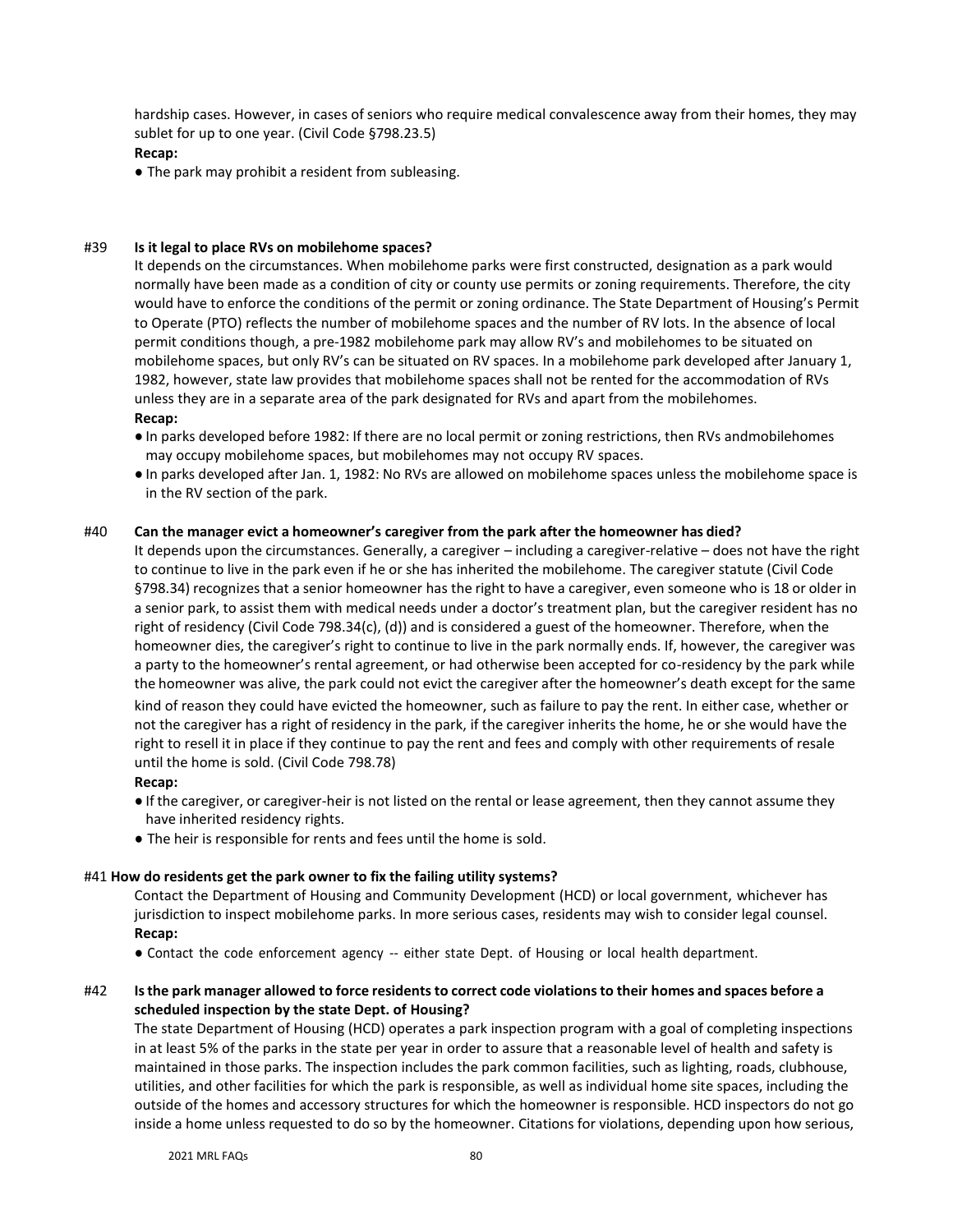must either be corrected as soon as possible or within 30 to 60 days. Inspectors have the authority to extend the deadline for compliance if the situation warrants it. Homeowners may appeal a citation to HCD if they feel it is unwarranted. (HCD does not have authority to assess fines against homeowners who do not comply.) **Recap:**

- The park manager may urge residents to correct code violations on the outside of their homes or on their spaces, or else the resident may risk citation by HCD.
- #43 **Which government agency is responsible for enforcement of health and safety regulations in my park?** In most cases, the state Department of Housing and Community Development has enforcement authority over mobilehome and RV parks. However, there are a few cities and counties that maintain code enforcement in their jurisdictions. View the "Mobilehome and Special Occupancy (RV) Parks listing" at *[www.hcd.ca.gov](http://www.hcd.ca.gov/)* to find out which agency is responsible for code enforcement in your park.

## #44 **What is the difference between the Mobilehome Residency Law (MRL) and Title 25?**

The MRL is the "landlord-tenant" law (Civil Code 798. et seq.) for mobilehome park residency, governing the rights of park residents. "Title 25", a section of the California Code of Regulations, governs the health and safety aspects of a mobilehome park's buildings, lot lines, and utilities infrastructure, to name a few. Find Title 25 at *[www.hcd.ca.gov](http://www.hcd.ca.gov/)*.

## #45 **Does the park manager have the right to tell me to remove my belongings that are stored on my space?**

The park manager has an obligation to keep the park safe from fire. According to California Code of Regulations, Title 25 (health and safety requirements for mobilehome parks), Article 2, Section 1120, "Occupants shall keep the lot area and the area under, around, or on their unit and accessory buildings or structures free from an accumulation of refuse, rubbish, paper, leaves, brush or other combustible material," and that park operators "…shall ensure that a collection system is provided and maintained, with covered containers, for the safe disposal of rubbish."

## **Recap:**

● There are strict fire prevention rules for mobilehome parks. Residents and park employees must comply with Title 25.

## #46 **Can the park manager reduce or eliminate park services and amenitiesthat resident have already been paying for?**

Yes, if the services or amenities are not guaranteed in a signed rental or lease agreement. However, if the services and amenities are part of a signed lease or rental agreement (Civil Code 798.15(f)), they may be eliminated with equal reduction in rent.

#### **Recap:**

- The park management can reduce or eliminate park features if they are not agreed upon in a signed lease orrental agreement.
- #47 **Can the park owner or manager move lot lines without permission from residents whose spaces are affected?** Before moving a lot line, the management must obtain a permit (H&S Code Sec. 18610.5) from the state Department of Housing and Community Development and verify that the park has obtained the consent of homeowners affected by the lot line change. However, in some older parks there are no markers or defined lot lines and no plot maps indicating where the lot lines should be. In cases where there is no documented evidence of original lot lines, HCD may not be able to determine that the lot line has been moved and that a permit is required. The issue then becomes a legal matter between the park management and the affected homeowners. **Recap:**
	- A permit is required from the state Dept. of Housing before the park moves lot lines.
	- In old parks with no official lot line maps, moving lot lines may require legal or regulatory oversight.

## #48 Can the park manager force residents to pay for maintenance or removal of a tree on their space and for **maintenance of their driveway?**

It depends on the facts of the case. The "tree and driveway" issue has been subject to major debate for years. The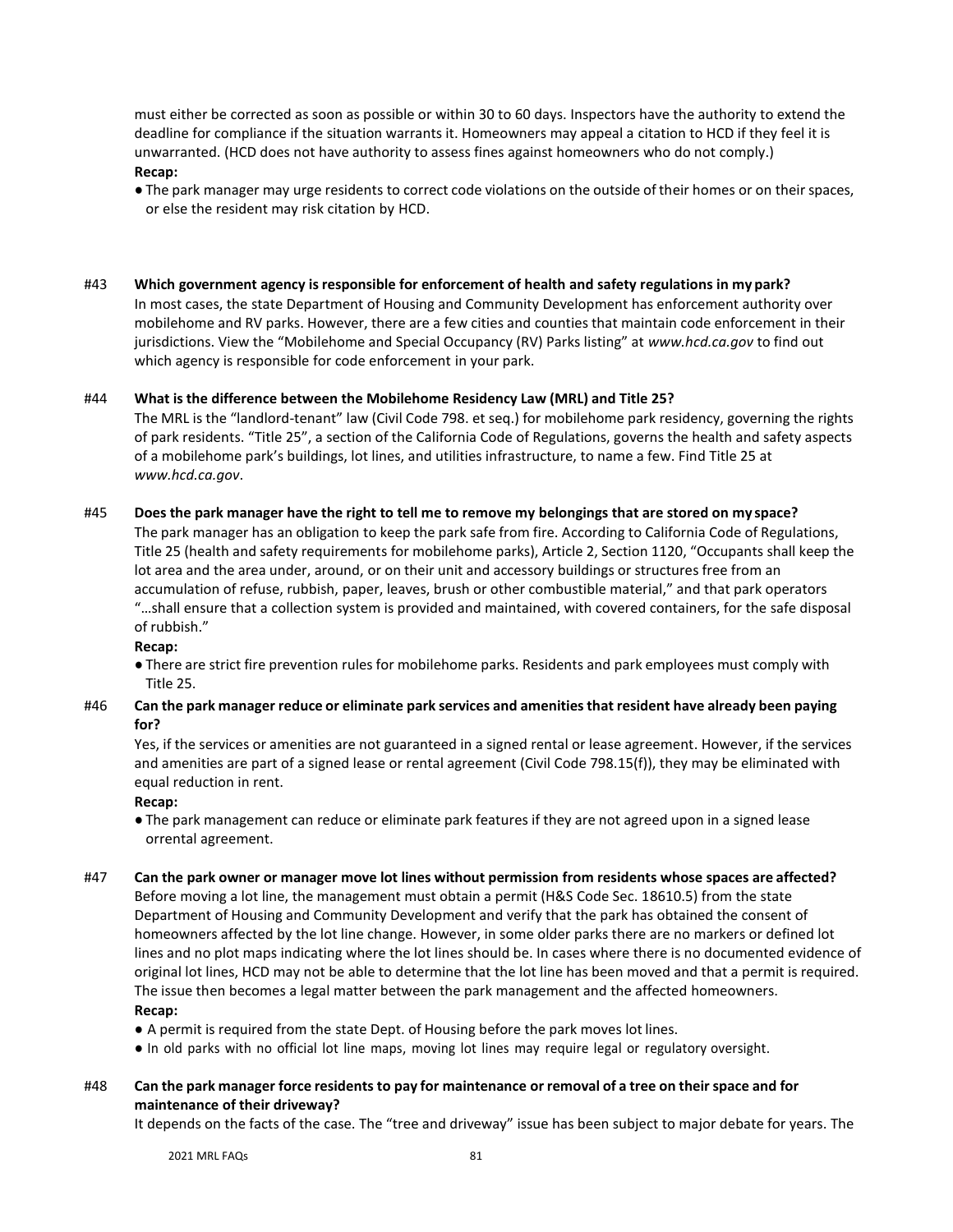park owner is responsible for maintenance or removal of a tree on the homeowner's space only if it is a hazard or constitutes a health and safety violation, as determined by the enforcement/inspection agency (usually HCD). (Civil Code §798.37.5) Homeowners may have to pay a fee for an inspection where there is a dispute between the park and the homeowner over the tree and where the homeowner requests an inspection by HCD or the local enforcement agency. Inspectors have wide discretion in this regard, and if the inspector does not find a violation, the homeowner may end up having to pay to remove the tree anyway.

With regard to driveways, the park owner is responsible for maintenance unless the homeowner has damaged the driveway or the driveway was homeowner installed. Legal counsel has suggested, however, that Civil Code Sec. 798.37.5(c) seems to leave open the question whether a current homeowner is responsible for maintenance of a driveway installed by a prior homeowner, arguing that such a prior installed fixture belongs to the park.

#### **Recap:**

● If the signed lease or rental agreement makes the homeowner responsible, then the homeowner must pay. ● If there is no stipulation of responsibility in the lease agreement, then the park is only responsible if it is a health and safety hazard.

● Driveways may be the responsibility of park unless the driveway was homeowner installed or damaged by the homeowner.

#49 Is the mobilehome owner or the park owner responsible for correcting pre-existing code violations on the space? The mobilehome owner is responsible. (Civil Code 798.36). Although the park operator is ultimately responsible for assuring that all citations on park property are corrected, the law does not require the park operator to pay for code violations involving the home or space except in rare instances. The homeowner is primarily responsible for correcting any violations concerning the home or space on which he/she resides, including any pre-existing code violations after the sale of the home. This is one of the reasons that real estate disclosure was enacted in 2000 for mobilehome resales, although conditions not known to the seller cannot be disclosed. (Civil Code §1102.6d) **Recap:**

● The homeowner is responsible for correcting any code violations in or on their home, space and accessory structures, including pre-existing code violations.

## #50 Does a resident need a permit from HCD to remodel their home, even though all the changes and upgrades are **on the inside?**

Homeowners need a permit from the state Department of Housing and Community Development (HCD). Only HCD, not local government, may issue permits for alterations of a mobile home's structural, fire safety, electrical, plumbing or mechanical components. The two offices that handle such permits are:

| Northern California Area     | Sout  |
|------------------------------|-------|
| <b>Field Operations</b>      | Field |
| 9342 Tech Center Drive, #550 | 3737  |
| Sacramento, CA 95826         | River |
| (916) 255-2501               | (951  |
| an.                          |       |

hern California Area **Operations** 7 Main Street, #400 rside, CA 92501 (2) 782-4420

## **Recap:**

● Permits are required. No exceptions.

## #51 **Is there financial assistance available to residents for correction of code violations on their homes?**

Many local governments have rehabilitation or repair grants for low income homeowners, including residents or owners of mobilehomes, in some cases. This money is made available through the CalHome program, operated by HCD, to local governments and non-profit organizations, as part of two housing bond issues approved by state voters in recent years. However, application must be made through local government, and not all local jurisdictions have such programs. There are usually income and residency eligibility requirements. Additionally, some jurisdictions do not consider mobilehomes "real property" eligible for rehab funding or may have restrictions on the kinds of repairs that will be funded. Contact the county housing agency for information on availability and eligibility.

**Recap:**

● The State passes money to the counties for home repair assistance to low-income mobilehome owners. Not all

2021 MRL FAQs 82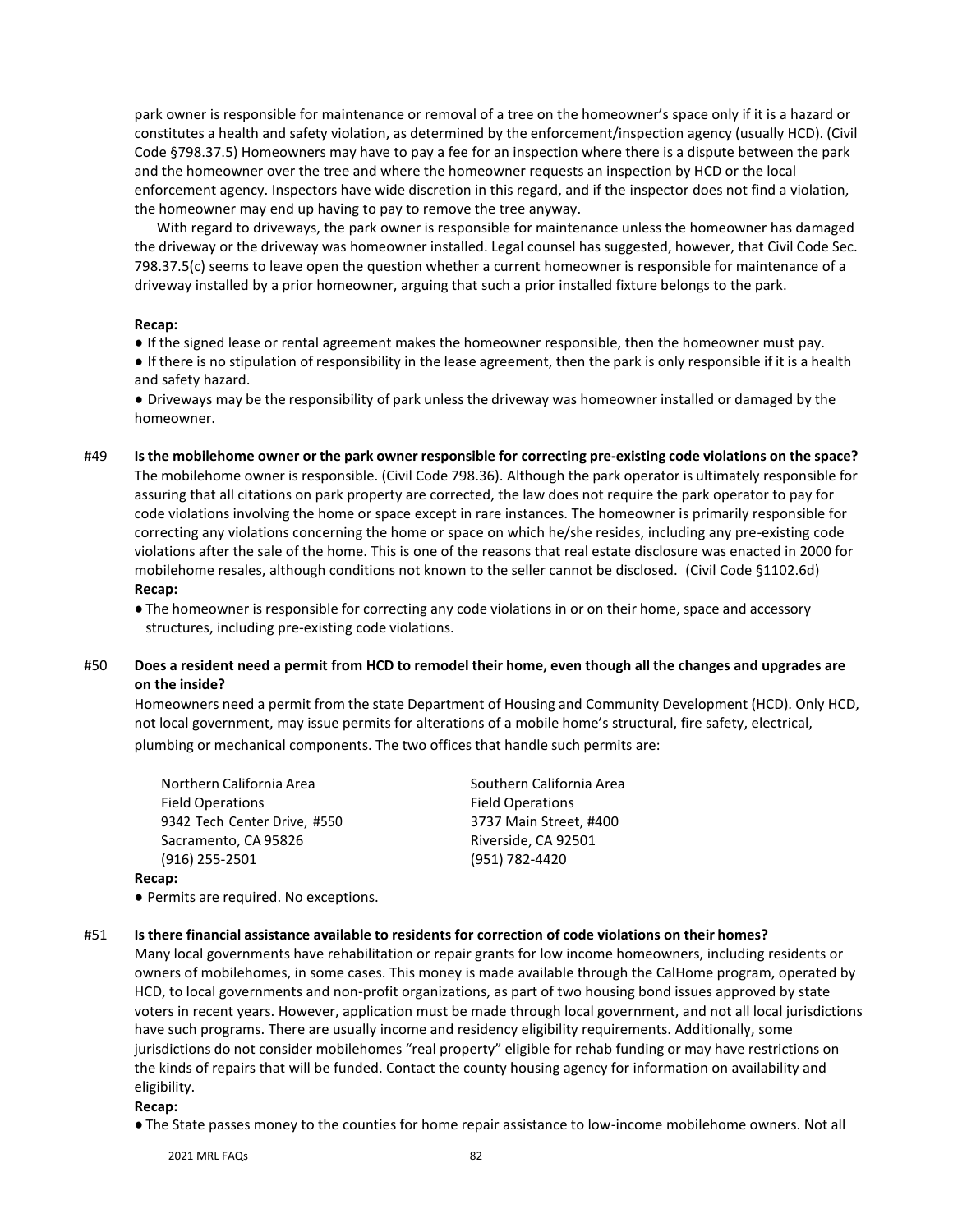counties participate in this program.

#52 The park owner is planning a "condo-conversion". Will homeowners who can't afford to either buy their lot, or **pay the higher rents once the park loses rent control protection, be economically evicted?**

Not necessarily. A growing number of mobilehome park owners have been utilizing a special provision of the state's Subdivision Map Act to convert their parks to "resident owned condominiums" or "subdivisions", thus exempting the converted parks from local rent control after the sale of the first lot. Condominium interests in mobilehome park spaces must be offered to renting homeowners, and low-income homeowners who cannot affordto buy can continue to rent their spaces under a statute which limits rent increases, including "preconversion" pass-through fees, to the Consumer Price Index or less. (Govt. 66427.5(f)(2)) However, non-purchasing residents who are not low-income lose rent control protection upon the conversion and may have their rents increased to

higher "market levels". The state's Mobilehome Park Resident Ownership Program (MPROP) provides limited financial assistance to low-income residents to help them buy their interests in resident-owned condo parks, and some local governments may also have financing to assist some as well.

- **Recap:**
- Low-income renters keep rent control protections.
- Low-income buyers may qualify for state and local financial assistance.
- #53 **Is the park owner required to offer residents the right-of-first-refusal to buy the park when it is put up for sale?** No. Although the MRL provides that the park management must give the governing board of the park homeowners association a 30-day written notice of the park owner's intention to offer or list the park for sale, the notice is not a "right of first refusal," does not apply to sales other than to offers or listings initiated by the park owner, and is only applicable if certain conditions are met. (Civil Code §798.80) In order to receive the notice, residents must form a homeowners association for the purpose of buying the park and register with the Secretary of State. The homeowners association must notify the park each year of the residents' interest in buying the park. The notice requirement does not apply to the sale or transfer of the park to corporate affiliates, partners, or relatives, or transfers triggered by gift, devise, or operation of law, eminent domain, foreclosure, or transfers between joint tenants or tenants in common.

## **Recap:**

- When selling the park, the park owner is not required to make the first offer to the homeowners' association.
- The homeowners' association may notify the park if it is interested in buying the park but it does not have the right of first refusal.
- #54 **Which state laws regulate the operation of non-profit resident owned parks – the MRL, the Mobilehome Parks Act, the Non-Profit Mutual Benefit Corporation Law, or the Davis-Stirling Common Interest Development Act?** All these laws may apply, but whether they do in a particular park depends upon the circumstances in each case and may require consultation with an attorney. Therefore, the following answer is only intended to have general application:

Mobilehome Residency Law (MRL). For a resident-owned park, Article 9 of the MRL, governing the relationship between residents and the park management (Civil Code §799 et. seq.), applies only to residents who have an ownership interest in the park, while Articles 1 through 8 (Sections 798 – 798.88), relating to rental parks, apply to any non-owning residents who continue to rent or lease their spaces in a resident-owned park. However, if the park is a non-profit mutual benefit corporation and no subdivision declaration or condominium plan has been recorded then Articles 1 through 8 apply to the owning residents in the park.

Mobilehome Parks Act (Health & Safety Code 18200-18700). The MPA governs health and safety (building) code requirements for both rental parks and resident-owned parks that were converted from formerly rental parks, but the MPA in most cases does not apply to resident-owned parks that were originally developed as manufactured housing subdivisions or communities under local development standards, not rental parks.

Non-Profit Mutual Benefit Corporation Law (Corp. Code §7110, et. seq.). This law applies to a non-profit corporation which is a homeowners association that operates or governs a multiple residential community for the mutual benefit of the members of the association. However, the Corporations Code does not apply to unincorporated homeowners associations that operate such communities, of which there are estimated to be but a few.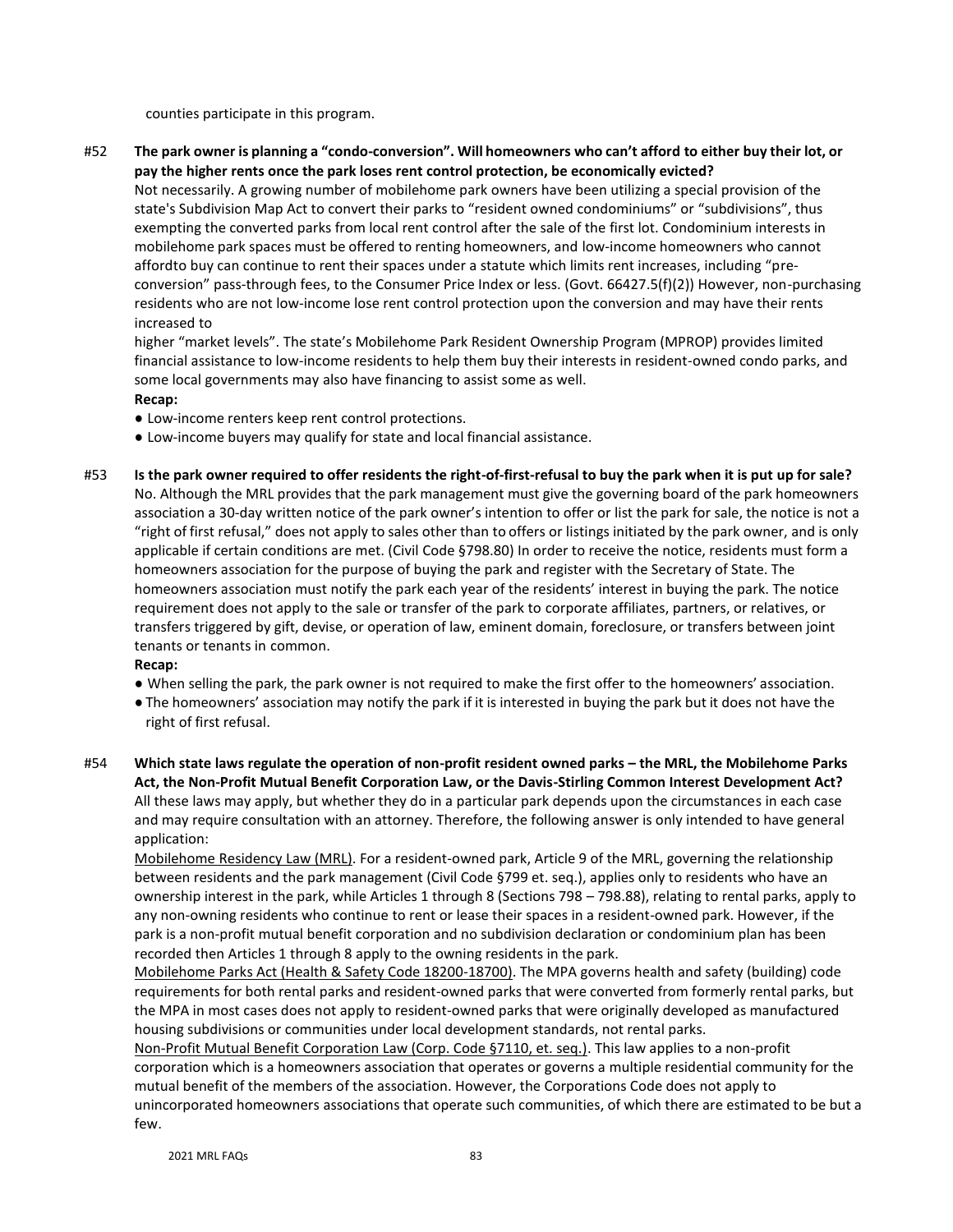Davis-Stirling Common Interest Development Act (Civil Code 4000-6150). This Act defines and regulates common interest developments (CIDs), including many resident-owned parks. In order to be a CID subject to the requirements of the Davis-Stirling Act, the park must 1) have a common area or common areas (such as roads, a club house, or other commonly used facilities) in addition to individual interests or residences, and 2) file with the county recorder a declaration of intent to create a CID along with a condominium plan, if applicable, or a final map or parcel map, if applicable, for the CID. In most cases where a resident-owned park is a condominium, planned unit development (PUD), or subdivision, the Davis-Stirling Act will apply. However, non-profit stock cooperatives or other resident-owned parks that are not subdivisions or condominiums may also be subject to the Davis-Stirling Act if a simple declaration creating the CID is recorded. Without the recording of such a declaration, however, the Davis-Stirling Act does not apply.

## **Recap:**

● Different laws apply depending upon the form of ownership. Check with an attorney.

## #55 **Is a mobilehome park cooperative subject to the Davis-Stirling Act?**

The Davis-Stirling Act was specifically designed to apply to housing cooperatives, and in many cases it will be clear that the Act applies to those cooperatives. However, there will be some cases where the answer may be unclear.

There is no doubt that a cooperative can be a common interest development ("CID") that is governed by the Act. The term "common interest development" was defined to include "stock cooperatives." (Ciil Code §4100(d)) A stock cooperative is a kind of CID where a corporation owns all of the real property and shareholders have a right of exclusive occupation of part of the property (i.e., a designated lot). [See Civil Code §4190 (defining "stock cooperative").]

However, there is a potential technical complication. The law also says that before any housing association may be considered a CID governed by the Davis-Stirling Act, it must also have recorded a "declaration." (Civil Code §4200) If a mobile home community fits the definition of a "stock cooperative" and has a recorded declaration (as specified in Civil Code Section 4250), then it is nearly certain that it is governed by the Davis-Stirling Act. But if a stock cooperative does not have a recorded declaration that satisfies Section 4250, then there is an unanswered legal question about whether the Act applies.

## **Recap:**

● A co-op can be a CID that is governed by Davis-Stirling, however, not all cases are clear. See an attorney.

## #56 **Where can our HOA board find a copy of the original articles of incorporation?**

Contact the California Secretary of State's division of Business Programs at (916) 657-5448. Or, search online at *sos.ca.gov*, under the heading "Business Programs" to request copies.

## #57 **Our HOA board may be violating CID laws. Is there an agency that enforces the law?**

There is no regulatory agency that enforces the statutes (Business & Professions Code, Civil Code, etc.) related to homeowners' governing boards. However, the California State Attorney General's office provides some enforcement of portions of the Corporations Code related to HOA governing boards. Depending on the nature of the problem, seek the advice of a private attorney, contact your local district attorney's office or bring your case to small claims court.

## **Recap:**

- Search the website of the Attorney General's Office (oag.ca.gov) for more information.
- Contact the county Small Claims Court advisor for more information. (See Community Resources, p. 83)

## #58 **What can residents do about park managers who act unprofessionally?**

There are no state mandated qualifications to be a mobilehome park manager. Many are good managers, however a few lack professional training and oversight. The MRL gives residents certain rights, but when contentious issues have to be resolved, residents have a right to contact legal advocacy groups that will assist them in assessing and achieving a solution to the problem.

## **Recap:**

- Contact local or state fair housing commission for counsel and assistance.
- Contact the county Small Claims Court advisor for more information.

2021 MRI FAOS 84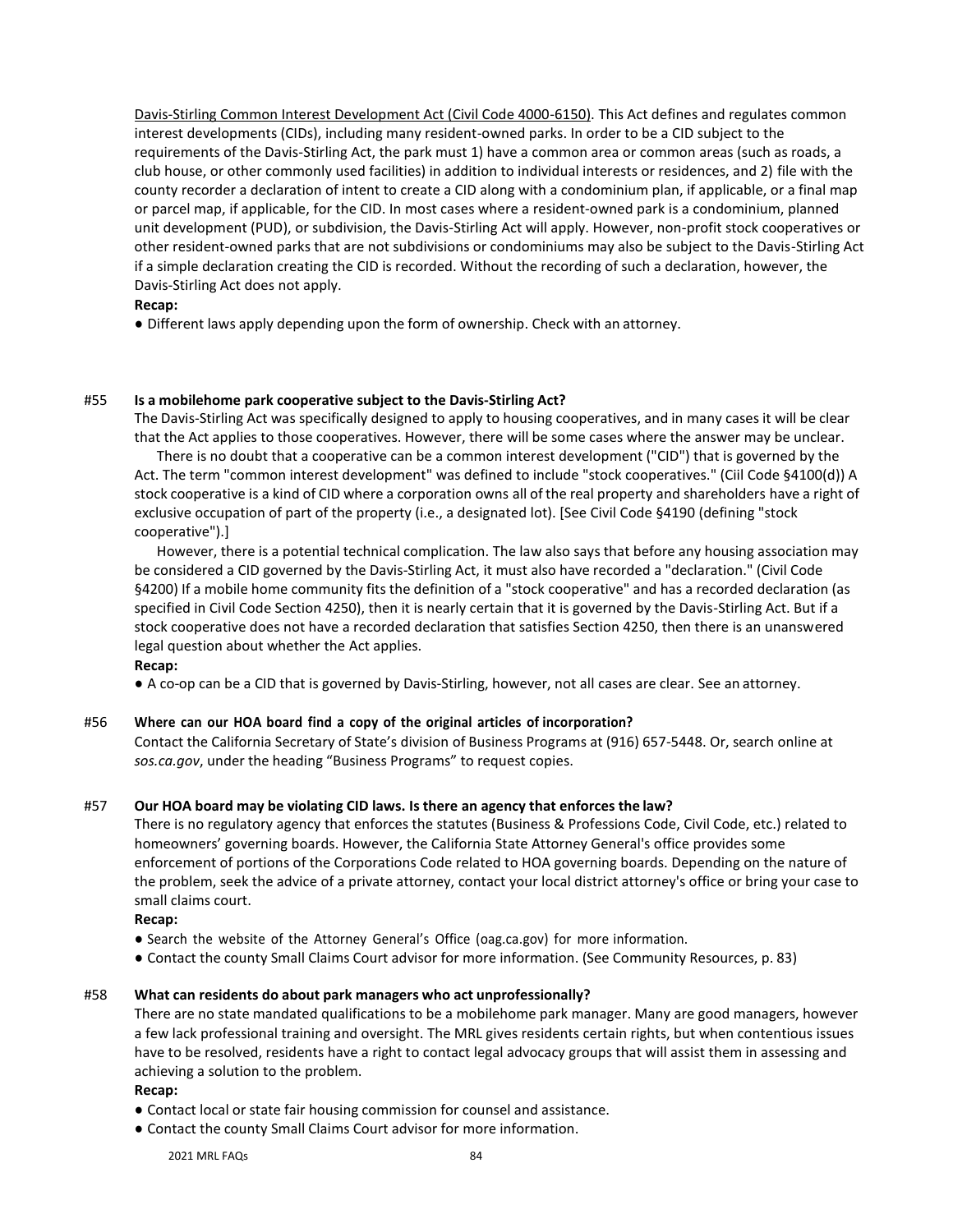## #59 What good is the MRL if there is no enforcement and residents have to go to court to protect themselves?

The MRL – the landlord-tenant law for mobilehome parks -- is part of the Civil Code. The enforcement mechanism is through the civil courts, not law enforcement or another government agency. The courts are a branch of government responsible for, among other aspects, resolving or ruling on civil disputes.

## **Recap:**

- The MRL is enforced through the courts.
- Contact local legal services for assistance.
- Contact the county Small Claims Court advisor for more information. (See Community Resources, p. 83)

## #60 **How can residents find-out who owns and operates the park?**

The manager shall provide the name and address of the park owner to residents who request it. (Civil Code §798.28) Also, listings of park owners/operators can be found on the state Department of Housing's (HCD's) Mobilehome and RV Parks Listing website.

## **Recap:**

● For the name of the park owner or operator, search online at *[www.hcd.ca.gov.](http://www.hcd.ca.gov/)*

## #61 **Does the law require a manager to be on the premises at all times in case of emergencies?**

Not exactly. State law requires a manager or his/her designee to reside in parks with 50 or more spaces, but does not require them to be on the premises 24 hours a day. (Health and Safety Code §18603) It also requires a person to be available by phone, pager, answering machine or answering service, and to reasonably respond in a timely manner to emergencies concerning the operation and maintenance of the park. The agency responsible for enforcement of park health and safety requirements is either local government or HCD.

## **Recap:**

- The park manager does not have to be on the premises 24 hours a day.
- Parks with less than 50 spaces do not require a manager to live on the premises.
- The park manager does have to be available by phone or other communication device to respond to health and safety emergencies affecting the park.

## #62 **Does the park manager have the right to enter the resident's lot without notice?**

The MRL provides that the park manager has the right to enter the lot at reasonable times and in a manner that does not interfere with the resident's "quiet enjoyment" for the purpose of maintaining utilities, trees and driveways, protection of the park, and for maintenance of the premises where the resident has failed to maintain them in accordance with the park rules. (Civil Code §798.26) The MRL does not require the manager to give the resident a notice for this purpose. However, the manager does not have the right to enter the home or enclosed accessory structure without prior written consent of the homeowner, except in an emergency or where the resident has abandoned the home. (Civil Code §798.26(b))

## **Recap:**

- Park manager may enter private lots under reasonable circumstances, as defined in the MRL.
- Park manager cannot enter the home or enclosed accessory structures without prior written consent of the homeowner.
- #63 **Can the resident be forced to move their home out of the park when they sell it just because the home is old?** If the home is NOT a mobilehome (less than 8 feet wide x 40 feet long) and is therefore classified as a recreational vehicle (trailer), the resident has no right to sell it in place and will have to move it. With regard to mobilehomes, the MRL (Civil Code §798.73) establishes two standards. Basically, the home cannot be required to be removed upon a resale if it is 1) more than 17-20 years old or older but meets health, safety and construction standards of state law, and 2) not in substantially rundown condition or disrepair, as determined in the reasonable discretion of management. If the management and resident disagree on the condition of the home, the resident may decide to hire a private home inspector to look at the home and repair any code violations or defects the inspector finds in his/her report. HCD inspectors no longer perform this function in most cases, although some local governments that perform mobilehome park inspections for the state may be willing to perform an inspection, for a fee. **Recap:**
	- RV and trailer owners may be forced to move their coach out of the park when they sell it.

2021 MRI FAOS 85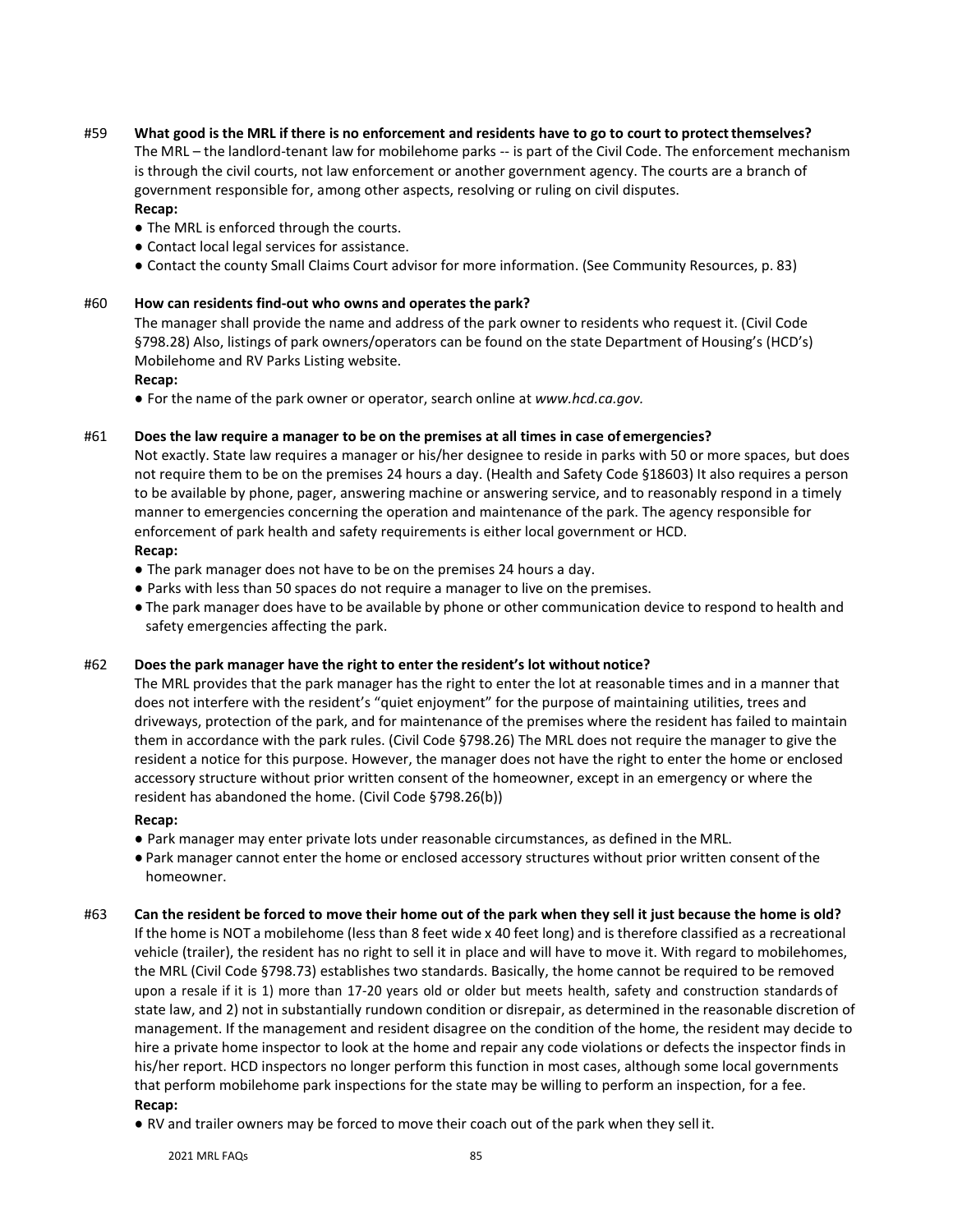- Mobilehomes are allowed to stay in the park after they are sold if they meet certain health and safety standards.
- #63.1 I own a mobilehome park where there are many abandoned homes. Can I sell them without registering as a real **estate agent?**

Generally, the answer is "no". First, in order to act as an agent between a seller or buyer of a used mobilehome or manufactured home, you either must be registered with HCD as a "manufactured home dealer" or with the Bureau of Real Estate as a licensed real estate agent. Acting as an unlicensed dealer or agent can result in criminal penalties, civil penalties, and citations of up to \$2,000 for each illegal sales activity.

The only exception to this is if the prior residents/homeowners have "walked away" from the homes, a park owner may sell them if he/she first obtains the right to ownership through a court action for the judgment of abandonment (Civil Code Section 798.61) or after a warehouse lien sale (Civil Code Section 798.56a). After that, if the park owner intends to rent, sell or salvage the units, the park owner must go to HCD and transfer title to his or her name, which includes paying all property taxes or HCD fees that are owed. HCD also has special procedures for when the prior registered owner cannot be found or when there are unpaid or unsatisfied loans on the home. Only after registering as the new owner may the park owner (who is now the homeowner) rent, sell, or salvage the abandoned homes.

#### **Recap:**

- ●Only HCD-licensed dealers or BRE-licensed real estate agents may sell used manufactured homes in a park.Exception: When previous owner has "walked away", park owner must follow legal procedures governing judgment of abandonment or warehouse lien sale.
- It is illegal for anyone to sell, rent, or salvage a manufactured home that is not registered in his or her name.

#### #64 **Can the resident be forced to move their park-model out of the park after they sell it?**

Even though it may look like a small home, a park model is not a mobilehome. It is a "park trailer," as defined in the Health and Safety Code, which is essentially a type of recreational vehicle that has 400 square feet or less of floor space. A number of mobilehome parks in California accommodate both mobilehomes or manufactured homes, as well as recreational vehicles, but provisions of the MRL that require parks to allow homeowners to resell their homes in place in the park only apply if the home is a mobilehome or a manufactured home. **Recap:**

● A park-model is not a mobilehome, therefore the resident may be forced to move a park-model out of the park when it is sold.

#### #65 **Can the park's income requirements on prospective buyers prevent a resident from selling their home?**

Yes. The sale of a mobilehome located in a mobilehome park is a three-party, not two-party transaction. The buyer and seller must not only agree to the terms of the sale of the home, but the buyer must be approved for residency in the park by the park owner/management. Management can withhold approval on the basis of: 1) the buyer's inability to pay the rent and charges of the park, and 2) the buyer's inability to comply with park rules and regulations as indicated by prior tenancies (see Civil Code §798.74). Although guidelines used by other landlords or public agencies for rental housing may be more lenient, many park owners impose higher income requirements to assure buyers will be able to afford future rent increases without causing the park problems, such as evictions. **Recap:**

- A prospective buyer must be approved for residency by the park manager/owner.
- A prospective buyer can be rejected if they don't meet the income standards for the park.

#### #66 **Can the park prevent a resident from living in a mobilehome they inherited?**

Yes, unless the resident qualifies for residency and has signed a rental agreement. Upon death of a homeowner, heirs cannot simply assume they can move into the decedent's home or continue to live there if they are not already a party to the rental agreement. Despite the fact that an heir takes title to the mobilehome, the park management has the right to require an heir, or person who had been living with the resident, to newly apply for residency in the park. If the management rejects the heir's residency because the heir cannot comply with the rules or doesn't have the income to pay the rent and charges, the heir can be required to move out. The heir has the right to resell the inherited mobilehome in place in the park (Civil Code 798.78(a)), assuming it meets health and safety code requirements (Civil Code. 798.78(b)), but must continue to pay the monthly space rent until the home is sold in order to maintain the right to sell it in place in the park. Otherwise, the park may terminate the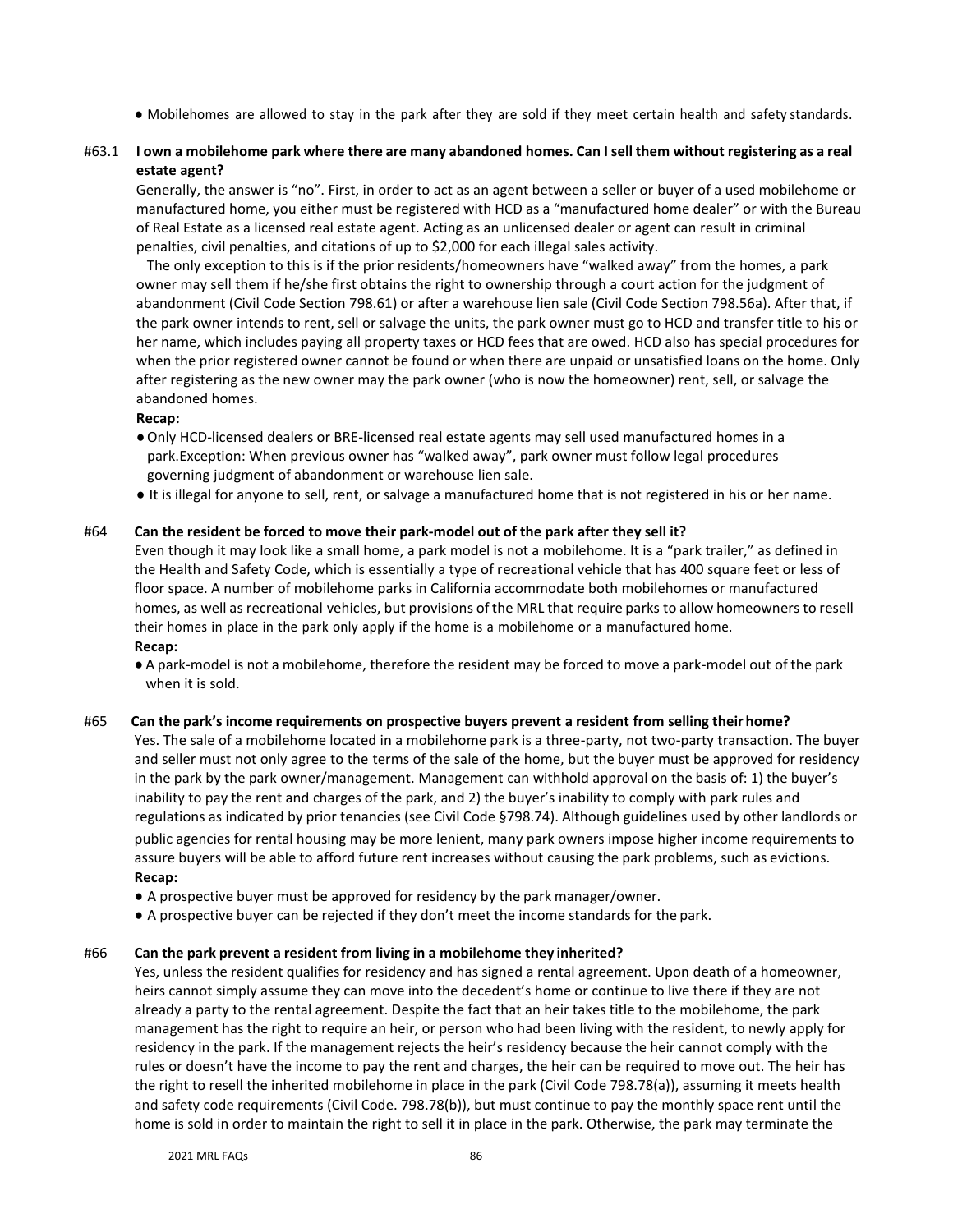tenancy and require the home to be moved from the park within 60 days of the notice of termination. (Civ. 798.73) **Recap:**

- The heir of a mobilehome cannot assume he/she has residency rights if he/she has not been on the rental agreement.
- The heir has the right to sell the mobilehome in-place, as long as it meets health and safety requirements.
- The heir must continue to pay rent and fees as long as he/she owns the home in the park.

## #67 **How do I change or add a name on the title to my mobilehome?**

Contact the state Department of Housing and Community Development's Registration and Titling division at (800) 952-8356.

## #68 **I don't have the title to my mobilehome. Where can I get a copy?**

Every mobilehome owner must have a copy of the current registration for their home. (Health & Safety Code §18080.4) Contact the state Department of Housing and Community Development's Registration and Titling division at (800) 952-8356 for assistance, or search *hcd.cd.gov*.

#### #69 **Do residents have to provide a resale disclosure statement when they sell their mobilehome as-is?**

As a measure of consumer protection, mobilehome resale disclosure (Civil Code §1102.6d) became effective in January 2000, making mobilehome sellers and their agents responsible for providing prospective buyers, by close of escrow, with a resale disclosure statement. The form requires the seller to check off a list of conditions or defects that may affect the value or condition of the home. The seller is not subject to a penalty or fine for failing to provide the disclosure to the buyer, and the fact that disclosure was not made does not invalidate the sale of the home. However, after purchasing the home, if the buyer discovers defects that were not disclosed by the seller, the fact that the disclosure statement was not provided could affect the outcome of the seller's civil liability in court for the defect. Real estate brokers and dealers are also subject to the disclosure requirements and sales agents almost always include the disclosure report. The state Dept. of Housing (HCD) is not required to notify selling homeowners.

#### **Recap:**

● Sellers are advised to provide a resale disclosure form, even on "as-is" sales, to avoid possible liability after the sale. (Civil Code 1102.1(a))

#### #70 **Can the manager force a resident to first offer their home for sale to the park?**

It depends on the rental agreement. The MRL provides that a park rental agreement entered into on or after January 1, 2006, shall not include a provision or rule or regulation requiring homeowners to grant the park the right of first refusal to buy their homes on resale. (Civil Code §798.19.5) Hence, if the homeowner entered into a lease on or after January 1, 2006, or is on a month-to-month tenancy, the park could not enforce a right of first refusal to buy the home. However, homeowners may be subject to such a park right of first refusal if they signed a long-term lease with such a provision before January 1, 2006, and that lease has not yet expired. Additionally, the law does not prevent a homeowner and the park from entering into a separate agreement, apart from the lease, for the right of first refusal where the homeowner obtains consideration or compensation from the park for that right. **Recap:**

● Check the rental or lease agreement for details on whether the park has the right of first refusal to buy the mobilehome.

#### #71 **What are the rights of a resident whose new manufactured home has defects?**

2021 MRL FAQs
87 New mobilehome or manufactured home warranty complaints must be filed in writing with the dealer and manufacturer within the warranty period, by law, one year and ten days from the date of delivery or occupancy, whichever is earlier. This is necessary in order to preserve the purchaser's rights under the warranty should litigation or a state Department of Housing (HCD) investigation not commence until after the warranty has expired. Accessories that were purchased with the home as a package are normally covered by the warranty. An installation problem may complicate warranty complaints. If the home was installed by a licensed contractor as arranged by the dealer, both the dealer and contractor may be responsible. If the homeowner hired the installer independently from the dealer sale, there may be an issue of whether the problem with the home results from faulty installation, and thus is only the responsibility of the installer, or results from manufacturing defects. If the dealer or manufacturer does not satisfactorily respond within a reasonable period of time after filing the complaint with